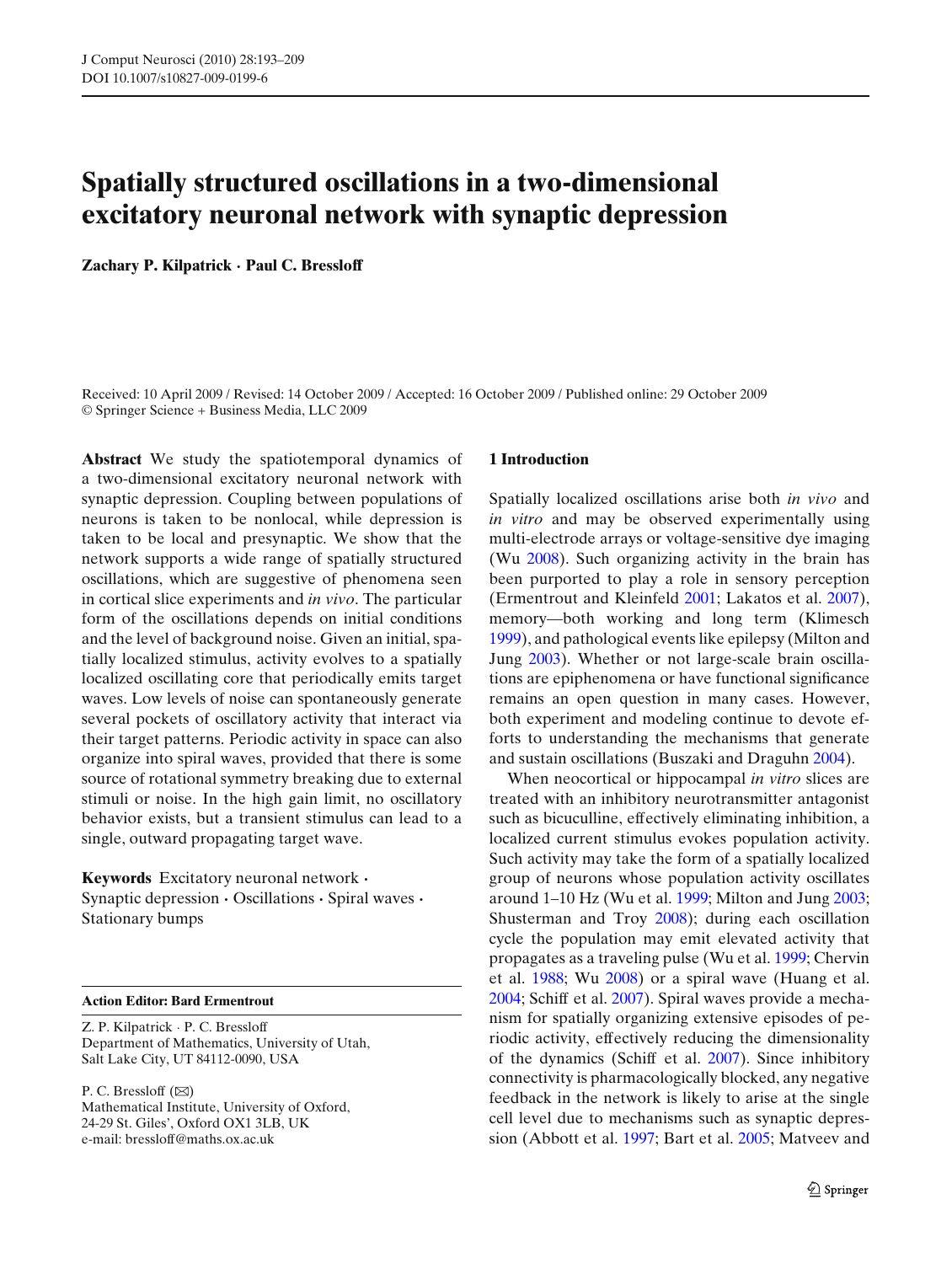Wan[g](#page-16-0) [2000](#page-16-0); Tabak et al[.](#page-16-0) [2000;](#page-16-0) Tsodyks et al[.](#page-16-0) [1998\)](#page-16-0) and spike frequency adaptation (Benda and Her[z](#page-15-0) [2003\)](#page-15-0).

A variety of sensory stimuli have been linked to oscillations *in vivo*. For example, a number of studies of vertebrate and invertebrate olfactory bulbs have found that odor stimuli can elicit oscillations (Lam et al[.](#page-15-0) [2000](#page-15-0); Delaney et al[.](#page-15-0) [1994](#page-15-0)). Stimuli can also evoke oscillations and waves in visual cortex (Singer and Gra[y](#page-16-0) [1995](#page-16-0); Roelfsema et al[.](#page-16-0) [1997](#page-16-0); Xu et al[.](#page-16-0) [2007;](#page-16-0) Benucci et al[.](#page-15-0) [2007](#page-15-0); Han et al[.](#page-15-0) [2008](#page-15-0)), rat barrel cortex (Petersen et al[.](#page-16-0) [2003](#page-16-0)), and auditory cortex (Lakatos et al[.](#page-15-0) [2007](#page-15-0)). Spatiotemporal activity is not only a neural correlate of sensory stimuli, but is also associated with various forms of memory. For example, the encoding of new information as well as the retrieval of longterm memory is reflected by the period of oscillations (Klimesc[h](#page-15-0) [1999\)](#page-15-0), and the recall of a previous memory is often accompanied by an increase in oscillatory power (Sederberg et al[.](#page-16-0) [2003\)](#page-16-0). On the other hand, stationary bumps of persistent spatial activity that neither propagate nor oscillate have been seen during working memory tasks (Wan[g](#page-16-0) [1999\)](#page-16-0).

Oscillations can also be the signature of certain brain pathologies such as epilepsy (Milton and Jun[g](#page-16-0) [2003\)](#page-16-0). Electrophysiology has been used to study epilepsy in humans as well as animal models, and seizures are usually accompanied by measurable structured population activity. Trauma or developmental malfunction can lead to reduced regions of inhibition, axonal sprouting, or synaptic reorganization of excitatory circuitry (Dudek and Spit[z](#page-15-0) [1997\)](#page-15-0). Such regions are prime candidates for epileptic seizure foci. Any incurring excitatory input may be sufficient to create high frequency oscillations in the population activity of these patches of cortex (McNamar[a](#page-16-0) [1994\)](#page-16-0). The nature of such structured population activity as recorded by electroencephalagram can indicate the nature of the seizure mechanism (Lee et al[.](#page-15-0) [2006](#page-15-0)). As in cortical slice studies, some seizures have hallmark electrical activity traces consisting of focused localized synchronous oscillations that emit traveling pulses (Schiff et al[.](#page-16-0) [2005](#page-16-0)).

In light of the above examples, it is important to understand the mechanisms behind spatially structured oscillations in large scale neuronal networks due to their functional and pathological implications. A number of organizing mechanisms for such spatiotemporal activity have been suggested, including a single pacemaker oscillator exciting successive neighbors in an excitable network, or coupled oscillators propagating gradual phase delays in space (Ermentrout and Kleinfel[d](#page-15-0) [2001;](#page-15-0) W[u](#page-16-0) [2008\)](#page-16-0). Therefore, activity that propagates away from a focused region of high frequency oscillations may either travel faster than the characteristic time-scale set by the oscillating region, according to dynamics of an excitable medium, or at a speed set by the period of the oscillating core if the rest of the medium is oscillatory as well. Conceivably, this may establish a dynamical systems explanation for the wide range in speed at which seizures spread across the cortex, which can be anywhere from 0.05 mm/s to 10 cm/s (Milton and Jun[g](#page-16-0) [2003](#page-16-0)).

Recently Troy and Shusterma[n](#page-16-0) [\(2007](#page-16-0)) have shown how a pulse emitting oscillating core can occur in an excitatory neuronal network based on a neural field model with linear negative feedback (Pinto and Ermentrou[t](#page-16-0) [2001a](#page-16-0)). They first considered a twodimensional network operating in an excitable regime with a homogeneous low activity (Down) state that corresponded to a stable fixed point of the spaceclamped dynamics. Linearization about the fixed point yielded a Jacobian with complex eigenvalues so that the fixed point was a stable focus. In this regime, Troy and Shusterman showed that after breaking the rotational invariance of an initially generated target wave, reentry of the free ends of the resulting rotor into the center of the domain generated subsequent waves. In the same system, spiral waves were generated by periodically breaking rotational invariance with an inhibitory stimulus. In a subsequent study they showed that the same system, with large enough negative feedback, supports spatially localized oscillations that periodically emit traveling pulses (Shusterman and Tro[y](#page-16-0) [2008](#page-16-0)). In this regime the space-clamped model exhibits bistability, in which a stable Down state coexists with a stable limit cycle. However, since the linear form of adaptation used in these studies is not directly related to physiological models of adaptation, it is difficult to ascertain whether or not the levels of feedback required are reasonable.

In this paper, we show how various forms of spatially structured oscillations, including spiral waves and pulse emitters, can occur in a two dimensional excitatory neuronal network with a physiologically based form of nonlinear negative feedback, namely, synaptic depression. Previously, we considered the combined effects of synaptic depression and spike frequency adaptation on the spatiotemporal dynamics of a one-dimensional excitatory network (Kilpatrick and Bresslof[f](#page-15-0) [2009](#page-15-0)). We showed that synaptic depression tends to dominate the dynamics, providing a mechanism for generating spatially localized oscillations. Here we extend our analysis to two dimensions and to the case of noisy networks. For simplicity, we ignore the effects of spike frequency adaptation since they tend to be relatively weak. The basic two-dimensional model is introduced in Section [2.](#page-2-0) We then analyze the space-clamped version of the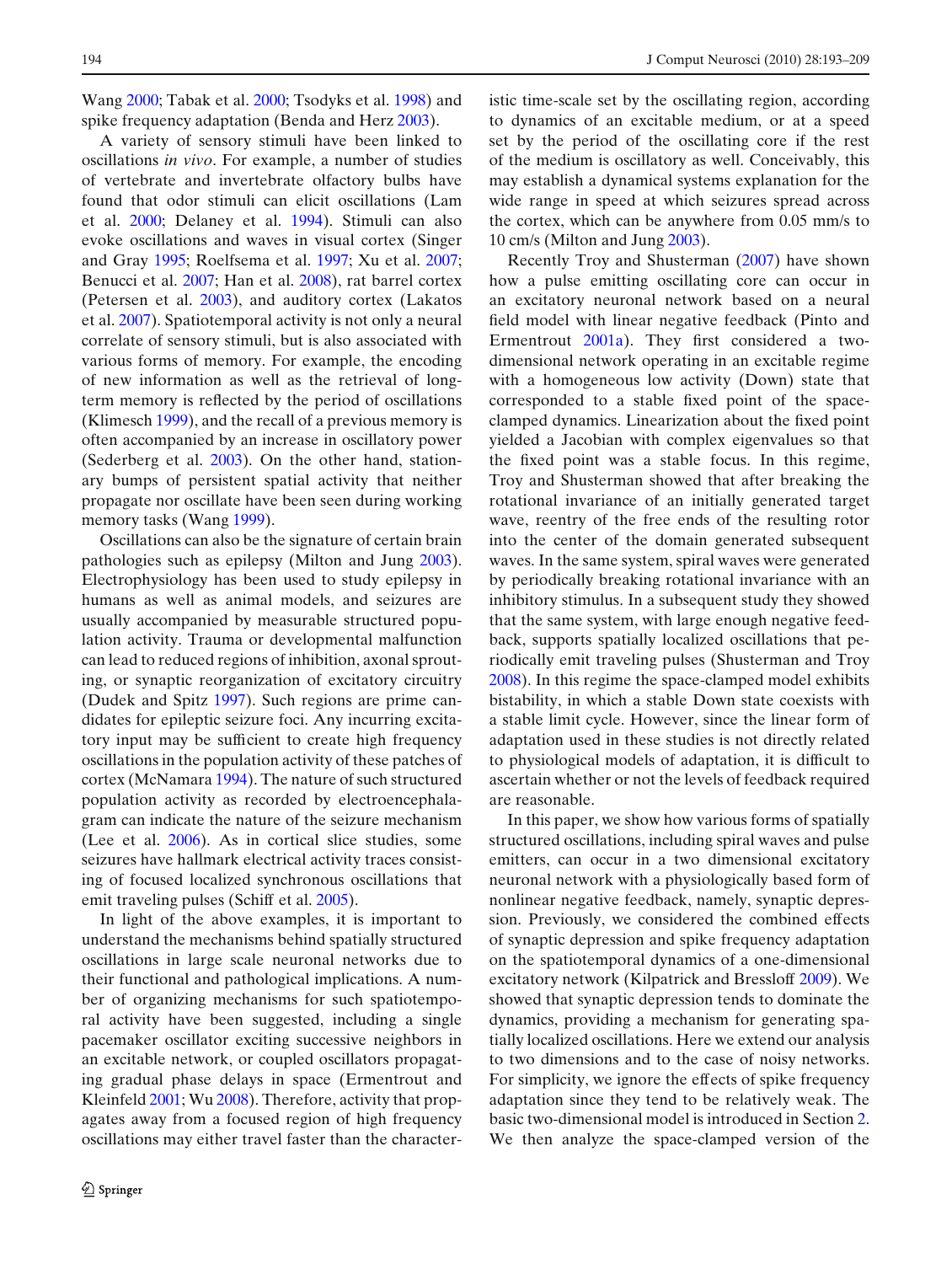<span id="page-2-0"></span>model, and show that it supports a stable limit cycle in the absence of noise (Section [3\)](#page-3-0). However, in the presence of additive white noise, the parameter regime over which oscillations can occur can be significantly widened. In Section [4](#page-6-0) we present a number of numerical simulations illustrating various two-dimensional spatiotemporal activity patterns supported by the full network model. Depending on the initial conditions, we show that in the absence of noise, network activity can evolve as a pulse-emitting oscillating core or as a spiral wave. Furthermore, addition of a small amount of spatially uncorrelated noise to a quiescent network can drive pockets of the system superthreshold and lead to discrete locations of pulse-emitting cores. On the other hand, large amounts of noise lead to bulk oscillations which can disrupt any spatially structured activity. We also show that when a radially symmetric stimulus is applied to the network in the presence of noise, spiral waves can be generated due to symmetry breaking, similar to the organized activity found in mammalian cortical slice (Huang et al[.](#page-15-0) [2004](#page-15-0); Schiff et al[.](#page-16-0) [2007](#page-16-0)). Finally, we study the system in the high-gain limit (Section [5\)](#page-11-0). In this case, oscillations do not exist in the deterministic system, but depression is a sufficient mechanism for generating outward propagating target waves following a brief stimulus.

## **2 Neural network model with synaptic depression**

We consider a neuronal network model which includes synaptic depression (Abbott et al[.](#page-15-0) [1997](#page-15-0); Bart et al[.](#page-15-0) [2005](#page-15-0); Matveev and Wan[g](#page-16-0) [2000](#page-16-0); Tabak et al[.](#page-16-0) [2000;](#page-16-0) Tsodyks et al[.](#page-16-0) [1998;](#page-16-0) Zucker and Regeh[r](#page-16-0) [2002](#page-16-0)). As opposed to the usual Pinto-Ermentrout formulation of negative feedback (Pinto and Ermentrou[t](#page-16-0) [2001a](#page-16-0); Folias and Bresslof[f](#page-15-0) [2004](#page-15-0); Troy and Shusterma[n](#page-16-0) [2007;](#page-16-0) Tro[y](#page-16-0) [2008](#page-16-0)) in spatially extended neural fields, here we take negative feedback to depend on output firing rate

$$
\frac{\partial u(\mathbf{r},t)}{\partial t} = -u(\mathbf{r},t) + w * (qf(u)) (\mathbf{r},t)
$$
 (2.1a)

$$
\frac{\partial q(\mathbf{r},t)}{\partial t} = \frac{1 - q(\mathbf{r},t)}{\alpha} - \beta q(\mathbf{r},t) f(u(\mathbf{r},t)),
$$
(2.1b)

where

$$
w * (qf(u)) (\mathbf{r}, t) = \int_{\mathbb{R}^2} w\left( \left| \mathbf{r} - \mathbf{r}' \right| \right) q\left( \mathbf{r}', t \right) f\left( u\left( \mathbf{r}', t \right) \right) d\mathbf{r}'
$$

where  $\bf{r}$  and  $\bf{r}'$  are spatial positions in the twodimensional plane  $\mathbb{R}^2$ . Equation (2.1a) describes the evolution of the synaptic current or drive  $u(\mathbf{r}, t)$  in the

presence of synaptic depression, which takes the form of a synaptic scaling factor  $q(\mathbf{r}, t)$  evolving according to Eq.  $(2.1b)$ . The factor  $q(\mathbf{r}, t)$  can be interpreted as a measure of available presynaptic resources, which are depleted at a rate  $βf$  (Tsodyks et al[.](#page-16-0) [1998](#page-16-0); Bart et al[.](#page-15-0) [2005;](#page-15-0) Tabak et al[.](#page-16-0) [2000\)](#page-16-0), and are recovered on a timescale specified by the constant  $\alpha$  (experimentally shown to be 200–1500 ms (Abbott et al[.](#page-15-0) [1997;](#page-15-0) Tsodyks and Markra[m](#page-16-0) [1997](#page-16-0); Tsodyks et al[.](#page-16-0) [1998](#page-16-0); Stevens and Wesselin[g](#page-16-0) [1998\)](#page-16-0)). In a previous study, we considered a one-dimensional model with synaptic depression and adaptation and showed that adaptation has a relatively small effect on the dynamics (Kilpatrick and Bresslof[f](#page-15-0) [2009](#page-15-0)). Therefore, we focus on synaptic depression here. It will be convenient in the following to fix parameters so that *f* is interpreted as the fraction of the maximum firing rate, that is  $0 \le f \le 1$ .

Most of our analysis and numerics are carried out for a general piecewise linear firing rate function that attains saturation as pictured in Fig. 1:

$$
f(u) = \begin{cases} 0, u \in (-\infty, \theta), \\ \sigma(u - \theta), u \in (\theta, \theta + \sigma^{-1}), \\ 1, u \in [\theta + \sigma^{-1}, \infty). \end{cases}
$$
(2.2)

Here  $\sigma$  specifies the slope of the linear regime. (One could also consider a firing rate function with a step followed by linear increase (Guo and Cho[w](#page-15-0) [2005a](#page-15-0), [b\)](#page-15-0)). Note that taking the firing rate to be a linear function



**Fig. 1** Comparison of the step, piecewise linear, and sigmoid firing rate functions. Parameter values are  $\theta = 0.05$  and  $\sigma = 4$ . The sigmoid function has the same slope and value as the piecewise linear function at their mean values. When compared to the sigmoid function, it is apparent that the piecewise linear function's true threshold is more accurately given by  $\theta_s = 0.175$ , rather than  $\theta$ , the point at which nonzero firing occurs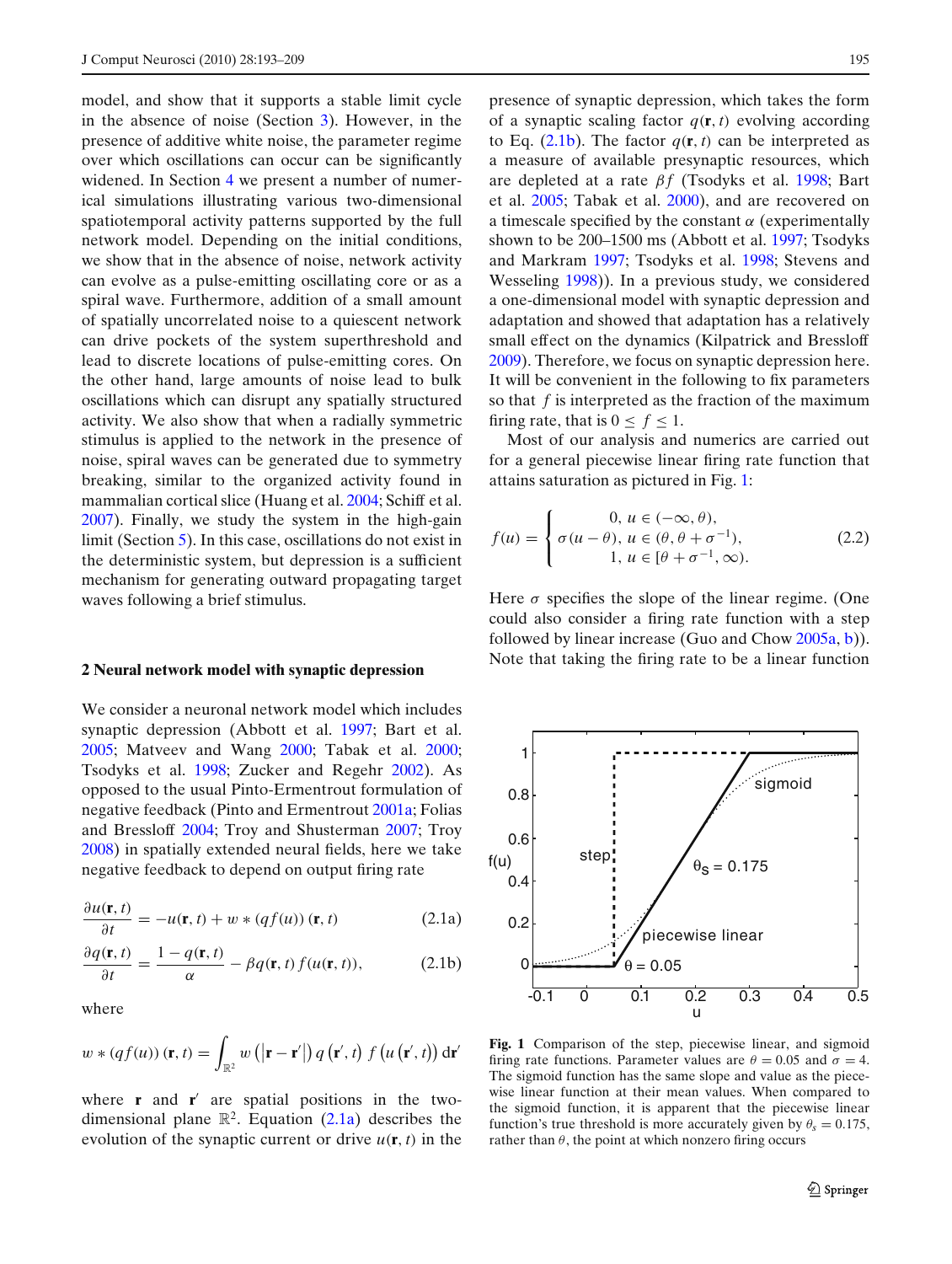<span id="page-3-0"></span>close to threshold is consistent with the observation that spike frequency adaptation tends to linearize the firing frequency-inpu[t](#page-15-0) current curve (Ermentrout [1998;](#page-15-0) Wan[g](#page-16-0) [1998](#page-16-0)). In the limit that  $\sigma \to \infty$ , we recover the Heaviside step function used in Amari's original work on scalar networks (Amar[i](#page-15-0) [1977\)](#page-15-0) and most analytical studies of the Pinto-Ermentrout model (Pinto and Ermentrou[t](#page-16-0) [2001a,](#page-16-0) [b;](#page-16-0) Shusterman and Troy [2008;](#page-16-0) Folias and Bressloff [2004](#page-15-0), [2005a](#page-15-0), [b;](#page-15-0) Troy and Shusterman [2007](#page-16-0); Troy [2008\)](#page-16-0):

$$
f(u) = H(u - \theta) = \begin{cases} 0, u \in (-\infty, \theta), \\ 1, u \in [\theta, \infty). \end{cases}
$$
 (2.3)

We will use such a function in order to study target waves and stationary bumps (see Section [5\)](#page-11-0). One important point, as illustrated in Fig. [1,](#page-2-0) is that the threshold  $\theta$  in Eq. [\(2.2\)](#page-2-0) is not necessarily analogous to the threshold  $\theta$  in Eq. (2.3). A region above threshold in the piecewise linear case might still be considered "off" if it only sustains a low level of activity. This is further reinforced by comparison with a sigmoid function in which threshold is taken to be the point at which the firing rate is half its maximum value:

$$
f(u) = 1/(1 + \exp(-\sigma(u - \theta_s))).
$$
 (2.4)

The homogeneous weight distribution  $w(|\mathbf{r} - \mathbf{r}'|)$  defines the strength of the synaptic connections between neurons at **r** and **r** , depending only on the distance between two cells. Typical excitatory weight functions are monotone decreasing functions such as the exponential and the Gaussian. We will take  $w$  to be given by a difference of modified Bessel functions of the second kind: (Folias and Bresslof[f](#page-15-0) [2004](#page-15-0); Lain[g](#page-15-0) [2005;](#page-15-0) Owen et al[.](#page-16-0) [2007\)](#page-16-0)

$$
w(r) = \frac{2w_0}{3\pi d} \left( K_0(r/d) - K_0(2r/d) \right),\tag{2.5}
$$

where  $w_0$  determines the strength of the synaptic connections. The factor  $2/3\pi$  ensures that Eq. (2.5) is a very good fit to the exponential weight function

$$
w(r) = \frac{w_0}{2\pi d} e^{-r/d}
$$

The expansion in terms of Bessel functions is particularly convenient because it allows us to transform the system [\(2.1\)](#page-2-0) into a fourth order PDE, which is computationally less expensive to simulate (Laing and Tro[y](#page-15-0) [2003](#page-15-0); Lain[g](#page-15-0) [2005](#page-15-0); Troy and Shusterma[n](#page-16-0) [2007](#page-16-0); Owen et al[.](#page-16-0) [2007\)](#page-16-0) (see Section [4\)](#page-6-0). Finally, we fix the temporal and spatial scales of the network by setting  $\tau = 1$  and  $d = 1$ . The membrane time constant is typically around 10 ms, whereas the range of synaptic connections within cortex is of the order 1 mm. We also fix synaptic strength by setting  $w_0 = 1$ . The effects of varying  $w_0$  are briefly discussed at the end of Section 3.

#### **3 Oscillations in the space-clamped system**

Previous modeling studies of space-clamped neuronal networks with synaptic depression showed the existence of oscillations in the case of excitatory/inhibitory networks (Tsodyks et al[.](#page-16-0) [1998](#page-16-0)) or for a purely excitatory network with noise (Bart et al[.](#page-15-0) [2005](#page-15-0)). Tabak et al. showed that an excitatory network with depression could support regular oscillations and bursting, using an alternative form for the neural field equation as well as different gains and thresholds for each variable's activation function (Tabak et al[.](#page-16-0) [2000](#page-16-0)). In our study, we find that saturation of the activation function is sufficient to stabilize limit cycles using the same activation function for both the activity and depression variables.

#### 3.1 Phase plane for piecewise linear firing rate

As a means of determining the oscillatory behavior of the system, we examine the equilibria of the spaceclamped system (Bart et al[.](#page-15-0) [2005;](#page-15-0) Tabak et al[.](#page-16-0) [2000;](#page-16-0) Tsodyks et al[.](#page-16-0) [1998](#page-16-0))

$$
\dot{u}(t) = -u(t) + q(t) f(u(t)),
$$
  
\n
$$
\alpha \dot{q}(t) = 1 - q(t) - \alpha \beta q(t) f(u(t)),
$$
\n(3.1)

where *f* is the piecewise linear activation function  $(2.2)$ shown in Fig. [1.](#page-2-0) We carry out the stability analysis of phase space using the piecewise linear function because explicit analytical expressions can be derived for the fixed points. However, these results extend to the case where there is a smooth transition from the linear to the saturated portion of the firing rate.

To calculate equilibria of  $(3.1)$ , we consider the possible solutions on the three domains of the piecewise function  $f(u)$ . We find that there is a low activity or Down state on the lower domain ( $u < \theta$ ) for  $\theta > 0$  such that  $(u, q) = (0, 1)$ . The stability of this Down state is determined by the eigenvalues of the Jacobian

$$
\mathcal{J}(0,1) = \begin{pmatrix} -1 & 0\\ 0 & -1/\alpha \end{pmatrix} \tag{3.2}
$$

and is therefore stable for all realistic parameters. A stable Down state exists in the network for any *f* with a hard threshold, that is  $f(u) = 0$  for  $u < \theta$ . Without this condition, it is possible that the Down state may destabilize or vanish due to a nonzero firing rate existing for zero synaptic drive.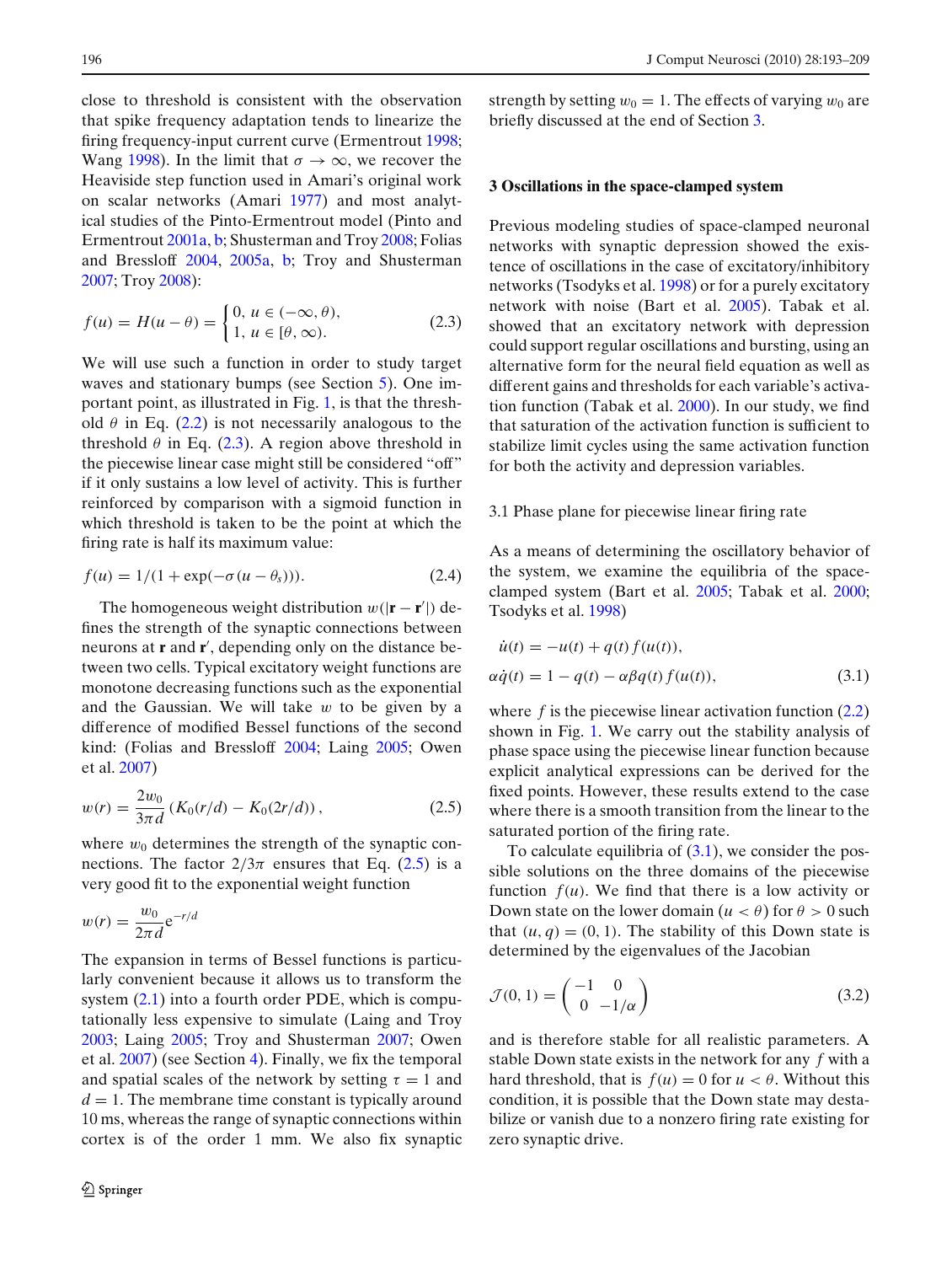We find additional equilibria by solving  $(3.1)$  on the middle and upper domains of *f*. On the middle domain  $(\theta \le u \le \theta + \sigma^{-1})$ , where  $f(u) = \sigma(u - \theta)$ , we have

$$
u = \sigma(u - \theta)q,\tag{3.3}
$$

$$
q = 1/(1 + \sigma \alpha \beta (u - \theta)), \tag{3.4}
$$

$$
\theta \le u \le \theta + \sigma^{-1},\tag{3.5}
$$

which has solutions

$$
u = \frac{\sigma + \sigma \alpha \beta \theta - 1 \pm \sqrt{\mathcal{D}}}{2\sigma \alpha \beta}
$$
 (3.6)

$$
q = \frac{2}{1 + \sigma - \sigma \alpha \beta \theta \pm \sqrt{\mathcal{D}}}
$$
 (3.7)

$$
\mathcal{D} = (\sigma + \sigma \alpha \beta \theta - 1)^2 - 4\sigma^2 \alpha \beta \theta
$$

provided  $D \ge 0$  and condition (3.5) is satisfied. Stability is determined by the eigenvalues of the Jacobian

$$
\mathcal{J}(u,q) = \begin{pmatrix} -1 + \sigma q & \sigma(u-\theta) \\ -\beta \sigma q & -(1/\alpha + \beta \sigma(u-\theta)) \end{pmatrix}.
$$
 (3.8)

We find that for a wide range of parameters, the middle domain contains two equilibria, one of which is a saddle and the other is a stable or unstable focus. The latter corresponds to a high activity or Up state. For sufficiently fast depression, destabilization of the Up state can lead to the formation of a stable limit cycle via a subcritical Hopf bifurcation as pictured in Fig. 2. In parameter regimes where the focus equilibrium

does not exist, the Up state occurs on the upper domain  $(u > \theta + \sigma^{-1})$ , where  $f(u) = 1$ , and is given by

$$
u = 1/(1 + \alpha \beta), \tag{3.9}
$$

$$
q = 1/(1 + \alpha \beta),\tag{3.10}
$$

Its stability is determined by the eigenvalues of the Jacobian

$$
\mathcal{J}(u,q,a) = \begin{pmatrix} -1 & 1 \\ 0 & -(1/\alpha + \beta) \end{pmatrix},
$$
\n(3.11)

which guarantees that such an Up state is always stable.

In Fig. [3](#page-5-0) we show a simulation of the space-clamped network for a choice of parameters that supports a limit cycle. The parameter value for synaptic depression time constant  $\alpha$  is taken to be within the physiological range 200–1500 ms (Abbott et al[.](#page-15-0) [1997](#page-15-0); Tsodyks et al[.](#page-16-0) [1998](#page-16-0)). Notice that both variables oscillate at a period of roughly 40 time units or 400 ms, which correlates well w[i](#page-15-0)th the scale of epileptiform events (Buszaki [2006;](#page-15-0) McNamar[a](#page-16-0) [1994](#page-16-0); Milton and Jun[g](#page-16-0) [2003;](#page-16-0) Shusterman and Tro[y](#page-16-0) [2008](#page-16-0)). This also implies that the timescale of oscillations is roughly set by the time constant of synaptic depression. Notice that as opposed to self sustained oscillations in the Pinto-Ermentrout model (Shusterman and Tro[y](#page-16-0) [2008\)](#page-16-0), the equilibrium focus in our model is associated with the Up rather than the Down or rest state. As stated, these results easily extend to the case where *f* is a smooth, saturating function above the threshold value  $u = \theta$ . In particular, since limit cycles are structurally stable solutions in continuous systems, oscillations persist when  $f(u)$  is modified by smoothing out the corner at  $u = \theta + 1/\sigma$ . However, without a hard threshold at  $u = \theta$ , we have not witnessed the same types of dynamics as presented



**Fig. 2** Piecewise linear firing rate function. (**a**) Bifurcation diagram showing fixed points  $u$  of the system  $(3.1)$  as a function of  $\beta$  for  $\alpha = 80$ . (**b**) Stability diagram for the space-clamped system [\(3.1\)](#page-3-0) showing regions in parameter space where the Up



state is a stable focus (*black*), an unstable focus surrounded by a stable limit cycle (*grey*), or an unstable focus without a limit cycle (*white*). Other parameters are  $\theta = 0.01$ , and  $\sigma = 4$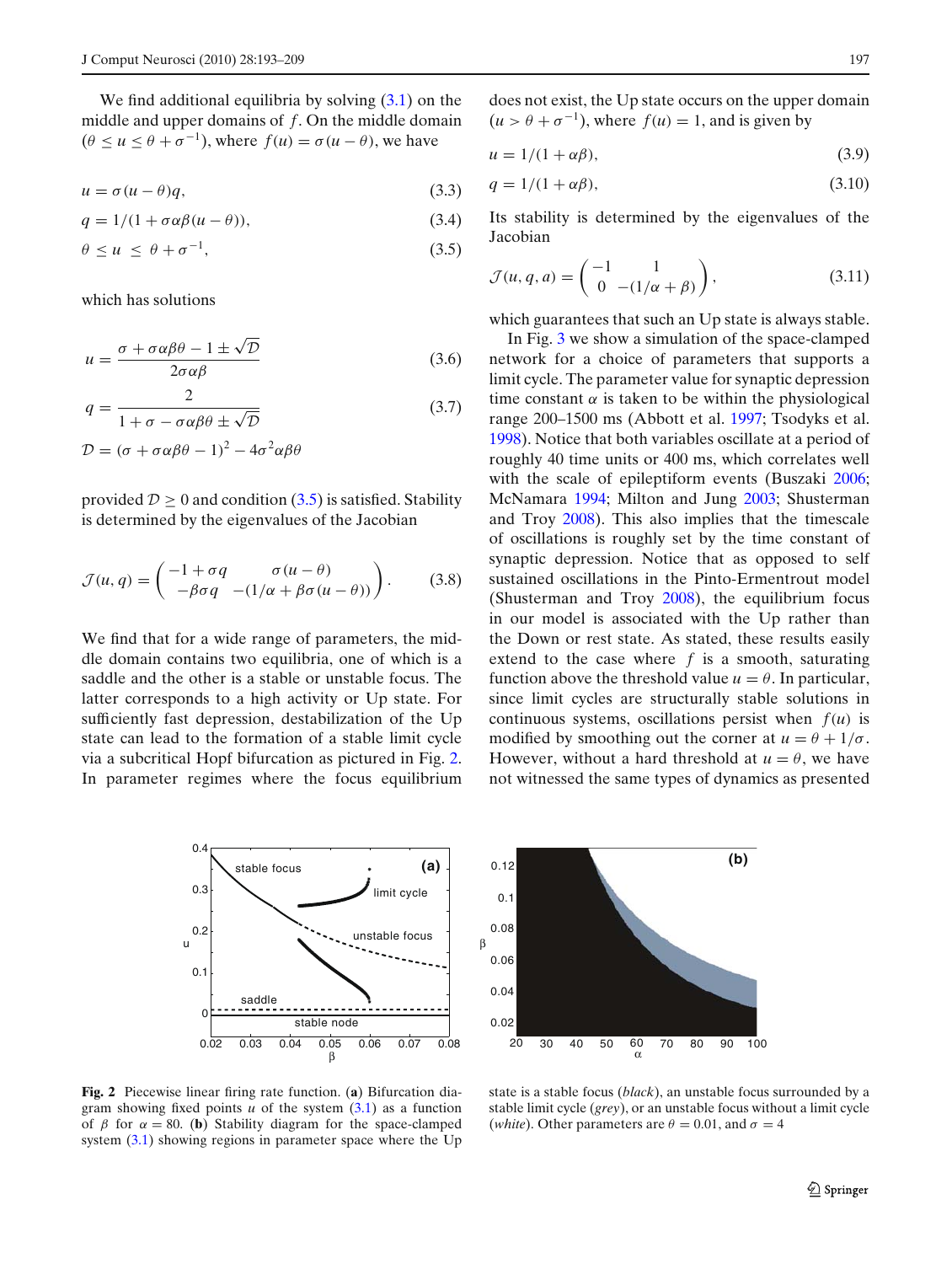<span id="page-5-0"></span>

**Fig. 3** (**a**) Numerical simulation of [\(3.1\)](#page-3-0) using the parameters  $\theta = 0.01$ ,  $\sigma = 4$ ,  $\alpha = 80$ , and  $\beta = 0.05$  given the initial condition  $(u, q) = (1, 1)$ . The synaptic input *u* and fraction of available resources *q* are plotted as a function of time *t*. Oscillations

here for the piecewise linear *f*. If oscillations exist, a stable Down state does not, which we show in an analysis of the system with a sigmoidal firing rate function [\(2.4\)](#page-3-0).

## 3.2 Phase plane for sigmoidal firing rate

We use a numerical root finding algorithm to identify the equilibria of the system  $(3.1)$  in the case where  $f$ is the sigmoidal function  $(2.4)$ . It is possible to find physiologically reasonable parameter regimes where limit cycles exist, but they do not appear to coincide with a stable Down state, as in the piecewise linear *f* case. We show an example of one such limit cycle in Fig. 4, where transitions between low and high activity states occur at the knees of the *u*-nullcline. There is no such mechanism in the limit cycle present in the piecewise linear system. This distinction suggests that the loss of a hard threshold may change the overall topology of dynamics within the network. Rather than finding an excitable regime with limit cycles about the



lock to a period roughly determined by the time constant  $\alpha$ . (**b**) Corresponding phase-plane plot of *q* versus *u* (*dashed line*) showing that the system supports a stable limit cycle

Up state, we find either a purely oscillatory regime, or an excitable regime with no limit cycles.

## 3.3 Space-clamped system with noise

A previous study of the space-clamped system [\(3.1\)](#page-3-0) with *f* given by [\(2.2\)](#page-2-0) considered parameter regimes in which the subcritical Hopf bifurcation of the Up state only produced an unstable limit cycle (Bart et al[.](#page-15-0) [2005](#page-15-0)). In this case the authors showed that oscillations could be generated in the presence of additive noise, which switched the system between the Up and Down states (see also Holcman and Tsodyk[s](#page-15-0) [2006](#page-15-0)). It follows that noise enlarges the parameter regime over which self-sustained oscillations can occur. We illustrate the effects of additive noise by simulating the system

$$
\dot{u}(t) = -u(t) + q(t) f(u(t)) + \gamma v(t),
$$
  
\n
$$
\alpha \dot{q}(t) = 1 - q(t) - \alpha \beta q(t) f(u(t)),
$$
\n(3.12)

u

limit cycle

(b)

**Fig. 4** Sigmoidal firing rate function. (**a**) Bifurcation diagram showing fixed points  $u$  of the system  $(3.1)$  as a function of  $\beta$  for  $\alpha = 50$ . (**b**) Phase-plane plot of *q* versus *u* (*dashed line*) showing the system supports a limit cycle. Other parameters are  $\theta_s = 0.15$ , and  $\sigma = 20$ 

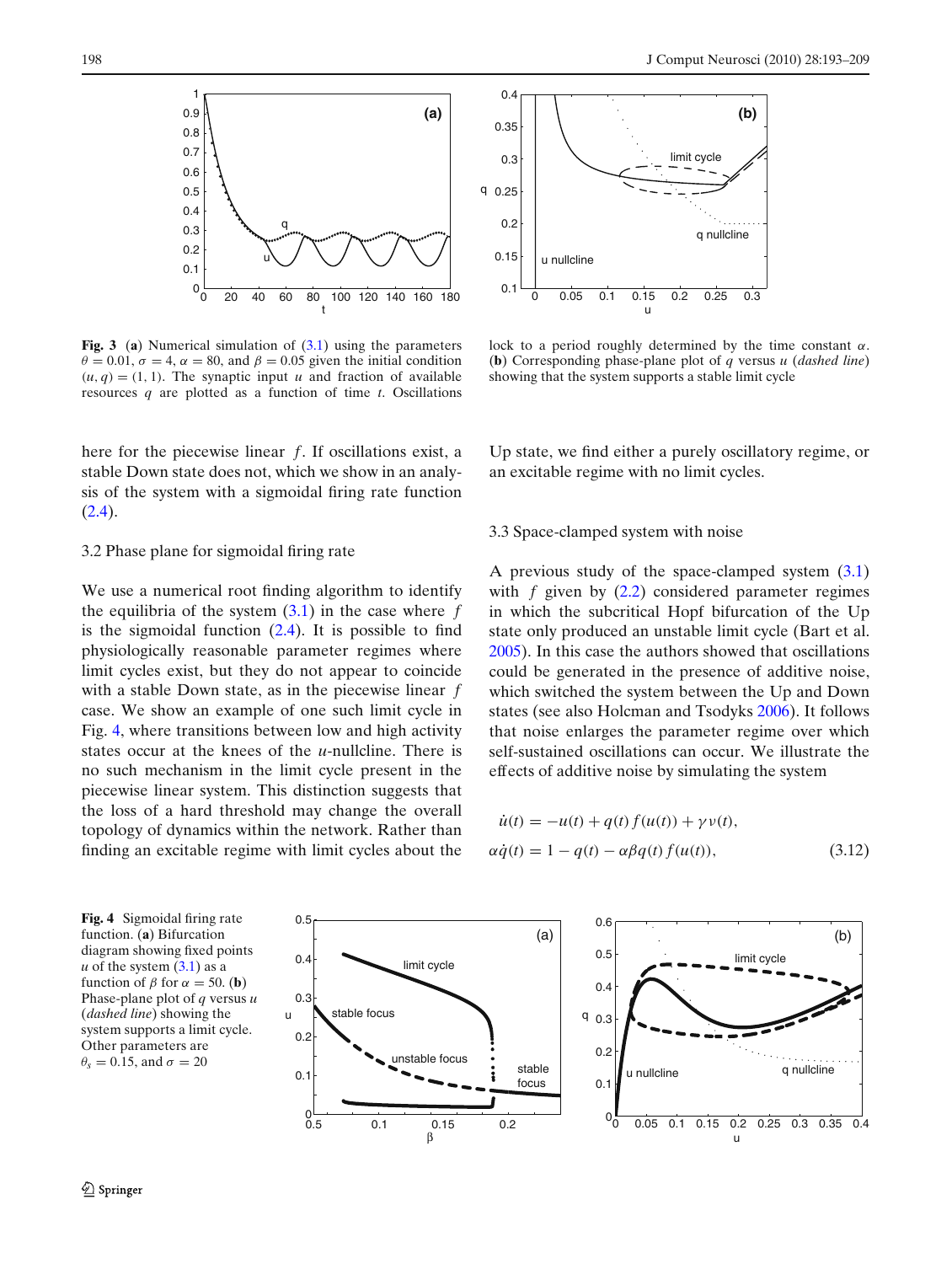<span id="page-6-0"></span>where *f* is the piecewise linear function  $(2.2)$ ,  $v(t)$  is a Gaussian white noise process such that  $\langle v(t) \rangle = 0$ , and  $\langle v(s)v(t) \rangle = 2\delta(t-s)$ ;  $\gamma$  is the noise strength. We simulated the system [\(3.12\)](#page-5-0) using an Euler-Maruyama scheme for stochastic differentiation with a timestep  $\Delta t = 10^{-6}$ . The nature of the noise-induced oscillations depends upon whether the Up state is a stable or unstable focus. In the case of a stable focus, even though oscillations are damped out eventually in the deterministic system, noise is sufficient to repeatedly drive the system between the Up and Down states, along analogous lines to Bart et al[.](#page-15-0) [\(2005](#page-15-0)). However, the oscillations tend to be rather irregular as illustrated in Fig. 5.

More regular noise-induced oscillations occur in the case of an unstable focus. Equation [\(3.12\)](#page-5-0) now represent an excitable system with only a stable Down state, in which noise periodically drives the system above threshold, leading to an elevated firing rate that then relaxes back down as synaptic depression is activated. An example simulation is shown in Fig. 6, which neatly illustrates the regularity of the noise-induced oscillations. This is an example of a well known stochastic property of excitable systems, namely, coherence resonance (Linder et al[.](#page-15-0) [2004\)](#page-15-0). That is, there exists an optimal level of noise with respect to the degree of regularity of the induced oscillations; if the level of noise is too high then this completely washes out any oscillations. We conclude that noise extends the



**Fig. 5** Numerical simulation of the space-clamped system [\(3.12\)](#page-5-0) in which background noise drives the system between Up and Down states. The *horizontal dashed line* denotes the input current value at which activity is half of its maximal value  $(\theta_s =$ 0.135). Firing rate is taken to be piecewise linear function [\(2.2\)](#page-2-0). Parameters are  $\alpha = 60$ ,  $\beta = 0.06$ ,  $\gamma = 0.02$ ,  $\theta = 0.01$ , and  $\sigma = 4$ . In the absence of noise, the Up state is a stable focus



**Fig. 6** Same as Fig. 5 except  $\alpha = 80$  so that now the Up state is an unstable focus in the absence of noise

parameter range over which the space-clamped system supports oscillations to include regions where the underlying deterministic system supports a stable or unstable focus without a stable limit cycle. This also has important implications for the effects of noise in the spatially extended system (see Section 4).

Bart et al[.](#page-15-0) [\(2005\)](#page-15-0) showed that changing the synaptic strength  $w_0$  can also alter the stability of the Up state of the system  $(3.1)$ , whilst keeping all other parameters fixed. Stronger synapses (higher  $w_0$ ) stabilize the Up state, while weaker synapses (lower  $w_0$ ) destabilize it. Consistent with these observations, we found that changing  $w_0$  alters the parameter ranges of  $\alpha$  and  $\beta$ over which a stable limit cycle exists. That is, increasing  $w_0$  shifts the region in which limit cycles exist to higher values of  $\alpha$ . On the other hand, decreasing  $w_0$  allows for limit cycles to exist for lower values of  $\alpha$ , but the range of  $\beta$  values over which they exist is much narrower. Thus, superthreshold activity in a network with weak synapses is much more easily overridden by synaptic depression. In our simulations we take  $w_0 = 1$ .

## **4 Oscillations in the spatially extended model**

We now consider the implications of the existence of deterministic and noise-induced oscillations in the space-clamped model for spatially structured oscillations in the full model  $(2.1)$ . Using numerical simulations, we demonstrate that the two dimensional network supports a spatially localized oscillating core that emits target waves each cycle, as well as spiral waves. The results presented here can also be generated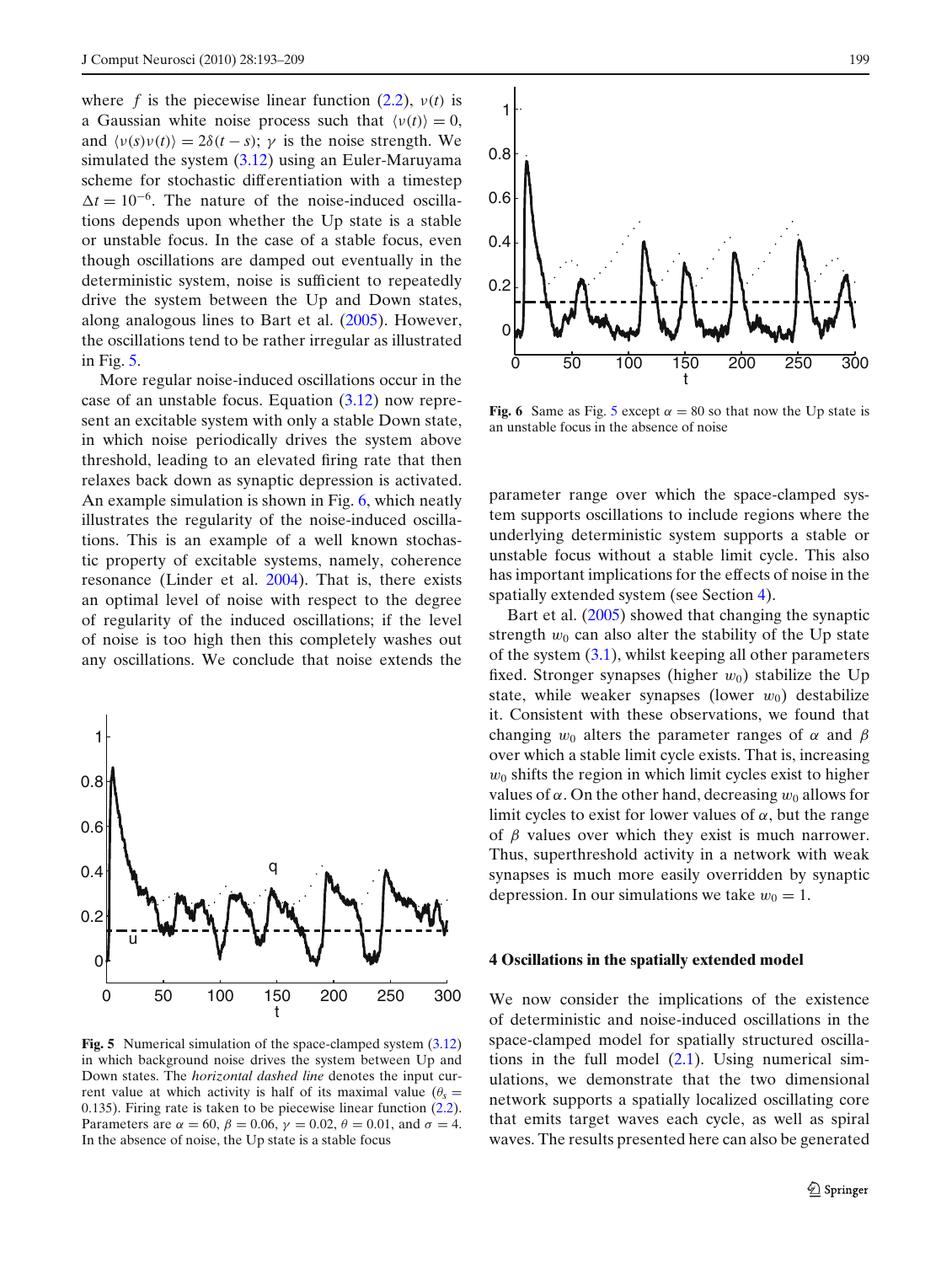<span id="page-7-0"></span>for a system with smoother forms of *f*. However, as the simulations are qualitatively similar, we only show results for the piecewise linear case. As in previous studies of two-dimensional neural field models, we carry out a transformation of our system for more efficient computation (Laing and Tro[y](#page-15-0) [2003;](#page-15-0) Lain[g](#page-15-0) [2005;](#page-15-0) Troy and Shusterma[n](#page-16-0) [2007;](#page-16-0) Owen et al[.](#page-16-0) [2007](#page-16-0)). That is, we convert the integro-differential equation system [\(2.1\)](#page-2-0) to a fourth order PDE using two-dimensional Fourier transforms. This is possible due to the fact that the Fourier transform of the weight distribution  $w(r)$  given by Eq. [\(2.5\)](#page-3-0) is a rational function. Discretizing the resulting differential operators leads to sparse matrices, as opposed to full matrices arising from an integral operator.

Numerical simulations are thus performed on the following system, which is equivalent to Eqs.  $(2.1)$  and  $(2.5):$  $(2.5):$ 

$$
\left[\nabla^4 - A\nabla^2 + B\right](u_t + u) = Mqf(u),
$$

$$
q_t = \frac{1-q}{\alpha} - \beta qf(u) \tag{4.1}
$$

over the domain  $\Omega \subset \mathbb{R}^2$ . Here, the fourth order operator,  $\mathcal{L} = \nabla^4 - A \nabla^2 + B$ , arises as the denominator of the two-dimensional Fourier transform of our modified Bessel weight function [\(2.5\)](#page-3-0), which is given by

$$
\hat{w}(\rho) = \frac{2}{3\pi} \left( \frac{1}{\rho^2 + 1} - \frac{1}{\rho^2 + 2^2} \right)
$$

$$
= \frac{2/\pi}{\rho^4 + 5\rho^2 + 4},
$$
(4.2)

where  $\hat{ }$  denotes the two-dimensional Fourier transform. In this case,  $A = 5$ ,  $B = 4$ , and  $M = 2/\pi$ , but we may adjust these parameters by considering a rescaling of  $w$ . We solve the system  $(4.1)$  numerically on a Cartesian grid of  $1000 \times 1000$ , applying homogeneous Dirichlet and Neumann boundary conditions. For the fourth order operator, we employed a second order finite difference method to construct a matrix version of  $\mathcal{L}$ . The time derivative was approximated using forward Euler with a timestep of  $\Delta t = 0.01$ , which was small enough so that shrinking it further did not change results.

#### 4.1 Pulse emitter

Similar to our previous study of a one-dimensional network (Kilpatrick and Bresslof[f](#page-15-0) [2009](#page-15-0)), we find that in parameter regimes where a stable limit cycle exists in the space-clamped system, the corresponding twodimensional network supports a spatially localized oscillating core that periodically emits traveling pulses.

All that is necessary to induce such behavior is an initial condition of the form

$$
(u(\mathbf{r},0), q(\mathbf{r},0)) = (\chi e^{-(x^2+y^2)/\zeta^2}, 1),
$$
\n(4.3)

where  $\chi$  and  $\zeta$  parameterize the amplitude and spatial constant of the initial state. We seek to characterize the evolving activity in the limit cycle regime, especially the period of oscillation and the speed of emitted pulses. In Fig. [7,](#page-8-0) we show an example of a pulse-emitting core, which oscillates at a frequency of roughly 3Hz. Pulses are emitted each cycle, and travel at a speed of roughly 30 cm/s, which is determined by the period of the oscillations; the latter is set by the time constant of synaptic depression. The initial emission of spreading activity appears as a traveling front which propagates from the region activated by the input current into the surrounding region of zero activity; it travels at the same speed as the subsequent target waves. The front converts each region of the network into an oscillatory state that is phase-shifted relative to the core, resulting in the appearance of a radially symmetric target pattern. Since our network has solely excitatory connections, we can consider it to be akin to disinhibited neocortical or hippocampal slices (Chervin et al[.](#page-16-0) [1988](#page-15-0); Wu et al. [1999;](#page-16-0) W[u](#page-16-0) [2008](#page-16-0)) or regions of cortex or hippocampus where excitatory circuitry dominates due to some pathology (Buszaki [2006;](#page-15-0) Dudek and Spit[z](#page-15-0) [1997](#page-15-0)). Interestingly, the speed of the simulated waves matches the timescale of fast seizure spread in cortex (Milton and Jun[g](#page-16-0) [2003](#page-16-0)).

#### 4.2 Spiral waves

Several experimental and modeling studies of twodimensional cortex reveal the existence of spiral waves (Huang et al[.](#page-15-0) [2004](#page-15-0); Lain[g](#page-15-0) [2005;](#page-15-0) Milton and Jun[g](#page-16-0) [2003;](#page-16-0) Schiff et al[.](#page-16-0) [2005](#page-16-0), [2007\)](#page-16-0). Such self-sustained activity can often be classified by a constant angular velocity (Huang et al[.](#page-15-0) [2004](#page-15-0); Schiff et al[.](#page-16-0) [2005\)](#page-16-0). When identified using voltage sensitive dye, one finds such activity patterns have true phase singularities about which the spiral organizes. One may think of such spatially structured activity as a network property manifesting the recovery period necessary for groups of neurons. Therefore, sections of cortex about the phase singularity alternate between Down and Up states, giving ample time for sections to recover during the Down state.

Spiral waves have been generated in previous studies of neural field models with linear adaptation, in which the neuronal network acts like an excitable medium (Lain[g](#page-15-0) [2005](#page-15-0); Troy and Shusterma[n](#page-16-0) [2007](#page-16-0)). The oscillations necessary for the generation of spiral waves arise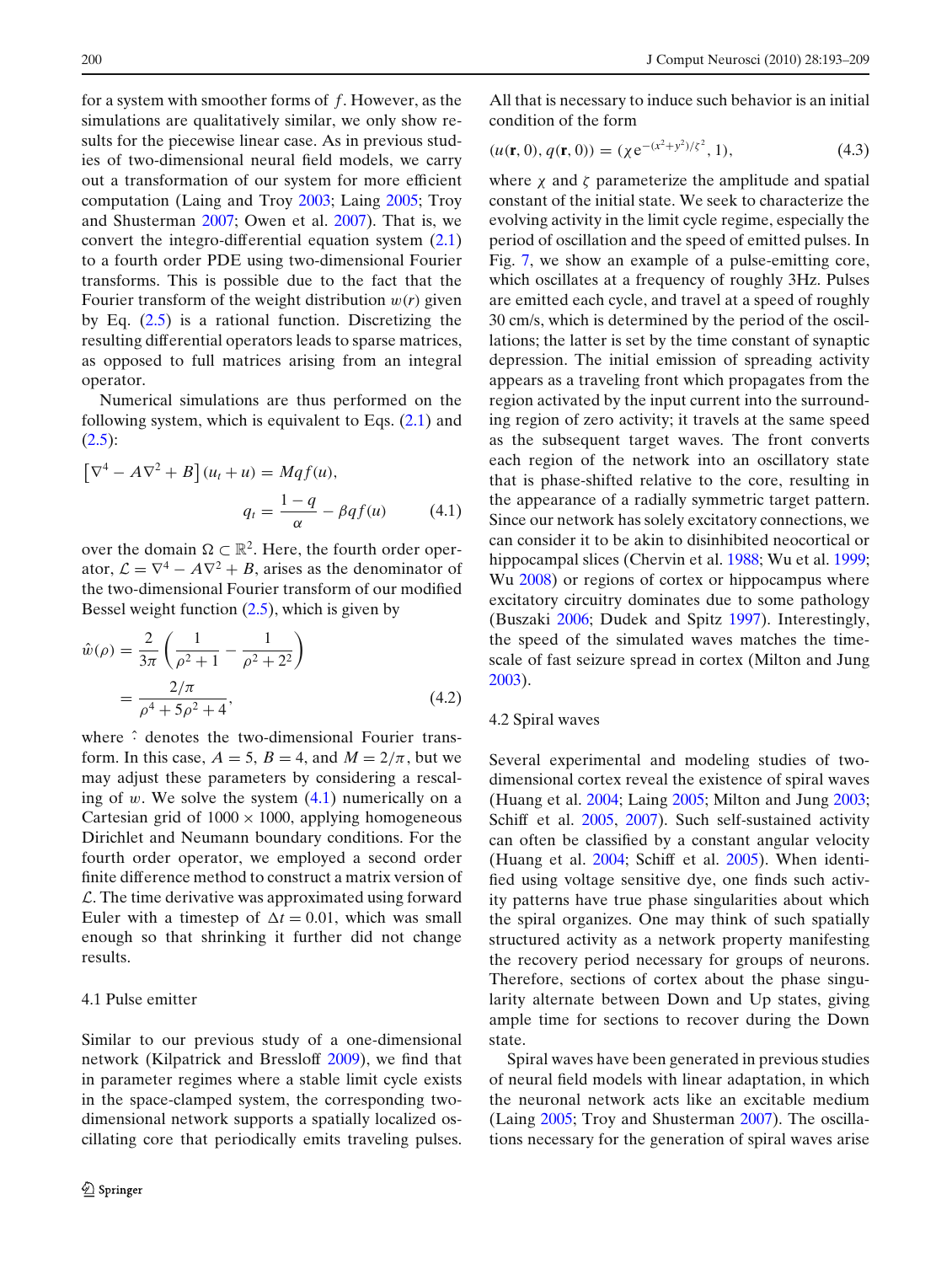<span id="page-8-0"></span>

**Fig. 7** Snapshots of the solution  $u(x, y, t)$  to the fourth order PDE [\(4.1\)](#page-7-0), following a stimulus specified by Eq. [\(4.3\)](#page-7-0) at  $t = 0$ , where  $\chi = 1$  and  $\zeta = 25$ . Initially, an activated state spreads radially outward, across the entire medium as a traveling front. Then, the localized oscillating core of activity emits a target wave

with each oscillation cycle. Eventually, these target waves fill the domain. Each target wave can be considered as a phase shift in space of the oscillation throughout the medium; they travel with the same speed as the initial front. Parameters are  $\alpha = 80$ ,  $\beta = 0.05, \sigma = 4$ 

from the Down state of the network being a stable focus. Laing used the rotational symmetry of the spiral waves to generate equations for the activity profile and angular velocity of a spiral on a disc domain (Lain[g](#page-15-0) [2005](#page-15-0)). Troy and Shusterman generated spiral waves by continually breaking the symmetry of target waves in the network (Troy and Shusterma[n](#page-16-0) [2007](#page-16-0)). In our model, we find that spiral wave patterns can be induced by breaking the rotational symmetry of pulse emitter solutions. More specifically, we chose an initial condition where the target pattern produced by the emitter has the top and bottom halves of its domain phase shifted. The network then evolves into two counterrotating spirals on the left and right halves of the domain as shown in Fig. [8.](#page-9-0) Closer inspection of one of these spirals reveals that it has a fixed center about which activity rotates indefinitely as shown in Fig. [9.](#page-9-0)

Huang and others showed that spiral waves generated in cortical slices are a way for oscillating activity to organize spatially in a smooth and isotropic medium (Huang et al[.](#page-15-0) [2004\)](#page-15-0). They found the waves persisted for up to 30 cycles and rotated at a rate of roughly 10 cycles per second. Also, the phase singularity at the center of a spiral wave experiences a reduction in oscillation amplitude due to the mixing of all phases in a small region. Certainly, the spiral waves we have found in our system persist for a long time, but it seems that the rotation rate is slightly slower at roughly 2 Hz. Of course this is due in part to the time constant of synaptic depression. As we have shown in our previous work, including spike frequency adaptation can increase the frequency of oscillations (Kilpatrick and Bresslof[f](#page-15-0) [2009\)](#page-15-0).

# 4.3 Noise-induced oscillations

As in the space-clamped system, it is interesting to consider the effects of noise on the two-dimensional spatially extended network. In a recent study of the role of additive Gaussian noise on Turing instabilities in neural field equations, Hutt et al. found that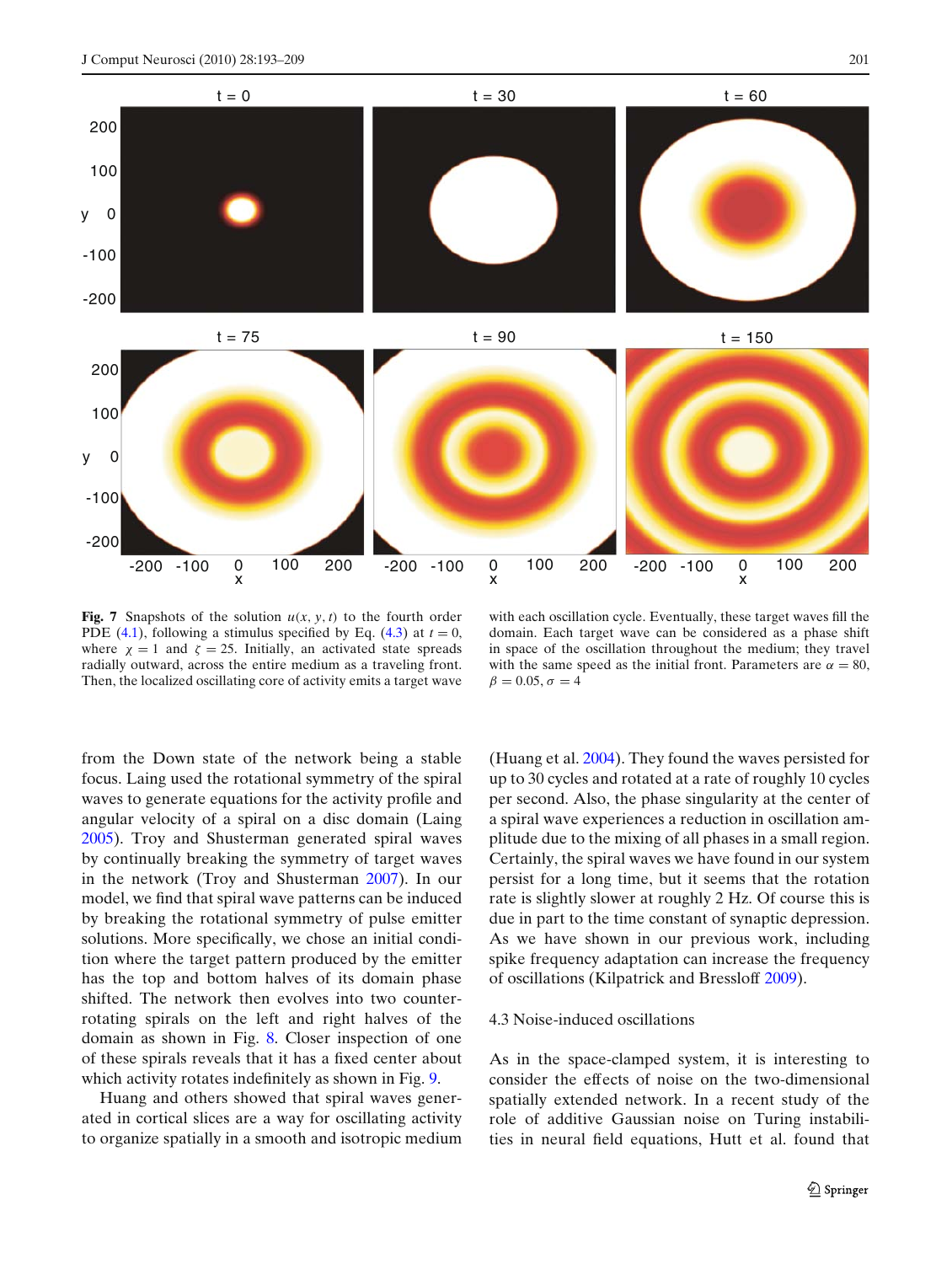<span id="page-9-0"></span>

noise delays the onset of pattern formation (Hutt et al[.](#page-15-0) [2008](#page-15-0)). Also, Laing et al. have shown that in a neural field model with linear adaptation, moving bumps are slowed by the introduction of an additive noise term (Laing et al[.](#page-15-0) [2007\)](#page-15-0). Here we show that in addition to modulating spatiotemporal activity patterns that exist in the deterministic system, noise also gives rise to new dynamics.

Following a previous study of neural field models with additive noise (Laing et al[.](#page-15-0) [2007\)](#page-15-0), we introduce



**Fig. 9** A zoomed in version of the rotating left spiral wave pictured in Fig. 8. The period of the spiral wave oscillation is roughly the same as the period of the oscillation in the spaceclamped system. All patches of neurons are oscillating at the

same frequency, but phase-shifted as coordinates are rotated about the central phase singularity. Parameters are  $\alpha = 80$ ,  $\beta =$ 0.05,  $\sigma = 4$ , and  $\theta = 0.01$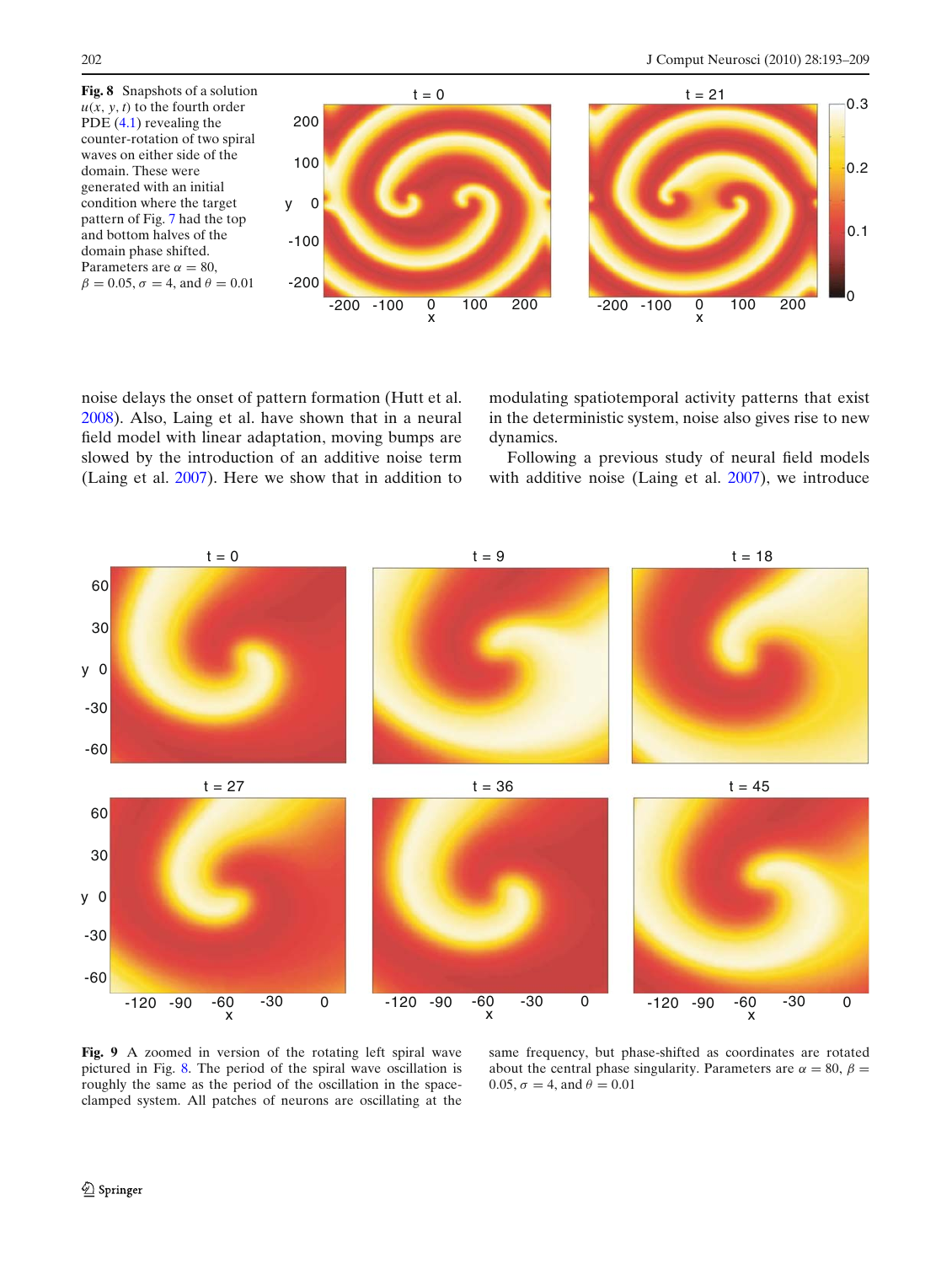<span id="page-10-0"></span>a Gaussian white noise term to each equation of a discretized version of the fourth order PDE [\(4.1\)](#page-7-0):

$$
\mathcal{L}_h \left( \frac{u_{ij}^{k+1} - u_{ij}^k}{\Delta t} + u_{ij} + \eta \mu_{ij}(t) \right) = M q_{ij} f(u_{ij}),
$$
\n
$$
\frac{q_{ij}^{k+1} - q_{ij}^k}{\Delta t} = \frac{1 - q_{ij}}{\alpha} - \beta q_{ij} f(u_{ij}),
$$
\n(4.4)

where  $i = 1, ..., N_x$  and  $j = 1, ..., N_y, \mathcal{L}_h$  is the finite difference version of the linear operator given in Eq. [\(4.1\)](#page-7-0),  $u_{ij}$  and  $q_{ij}$  are discrete values of *u* and *q* at  $(x, y) =$  $(x_i, y_j)$ , each  $\mu_{ij}$  evolves independently as  $\langle \mu_{ij}(t) \rangle = 0$ and  $\langle \mu_{ij}(t) \mu_{ij}(s) \rangle = \delta(t - s)$ , and  $\eta$  is the variance of our white noise term.

In the case of low levels of spatially incoherent Gaussian noise, we find that small pockets of the network spontaneously form spatially localized oscillators which then interact with one another via the target waves that propagate from their cores. We picture this

in Fig. 10 for  $\eta = 0.005$ . Therefore, as in the space clamped case, noise provides a mechanism for generating oscillations in a situation where the deterministic system would remain quiescent. If the noise level is increased then it tends to disrupt these oscillating cores, which provides a symmetry breaking mechanism for the generation of spiral waves as illustrated in Fig. [11.](#page-11-0) Following induction of a spatially localized oscillation using a Gaussian stimulus of the form  $(4.3)$ , we find that the oscillating core begins to be broken up by the noise such that the two halves of the core oscillate antisynchronously. A semi-ring wave then propagates from the bottom to the top of the domain (first three snapshots in Fig. [11\)](#page-11-0), and breaks up into two spiral waves as it reaches the boundary of the core (fourth snapshot). Background oscillations absorb the two spiral waves and the ring-wave is reinitiated (final two snapshots). At even higher levels of noise any spatially structured activity in the network is disrupted and the entire network exhibits bulk oscillations. Indeed, it has previously been shown that there can be an optimal



**Fig. 10** Snapshots of a solution  $u(x, y, t)$  to the noisy system (4.4) in the absence of stimulation. Background noise initiates spatially localized oscillating cores at discrete sites in the medium.

Target waves emitted by the various oscillating regions collide, disrupting the spatial structure of the oscillations. Parameters are  $\alpha = 80, \beta = 0.05, \eta = 0.005, \sigma = 4, \text{ and } \theta = 0.01$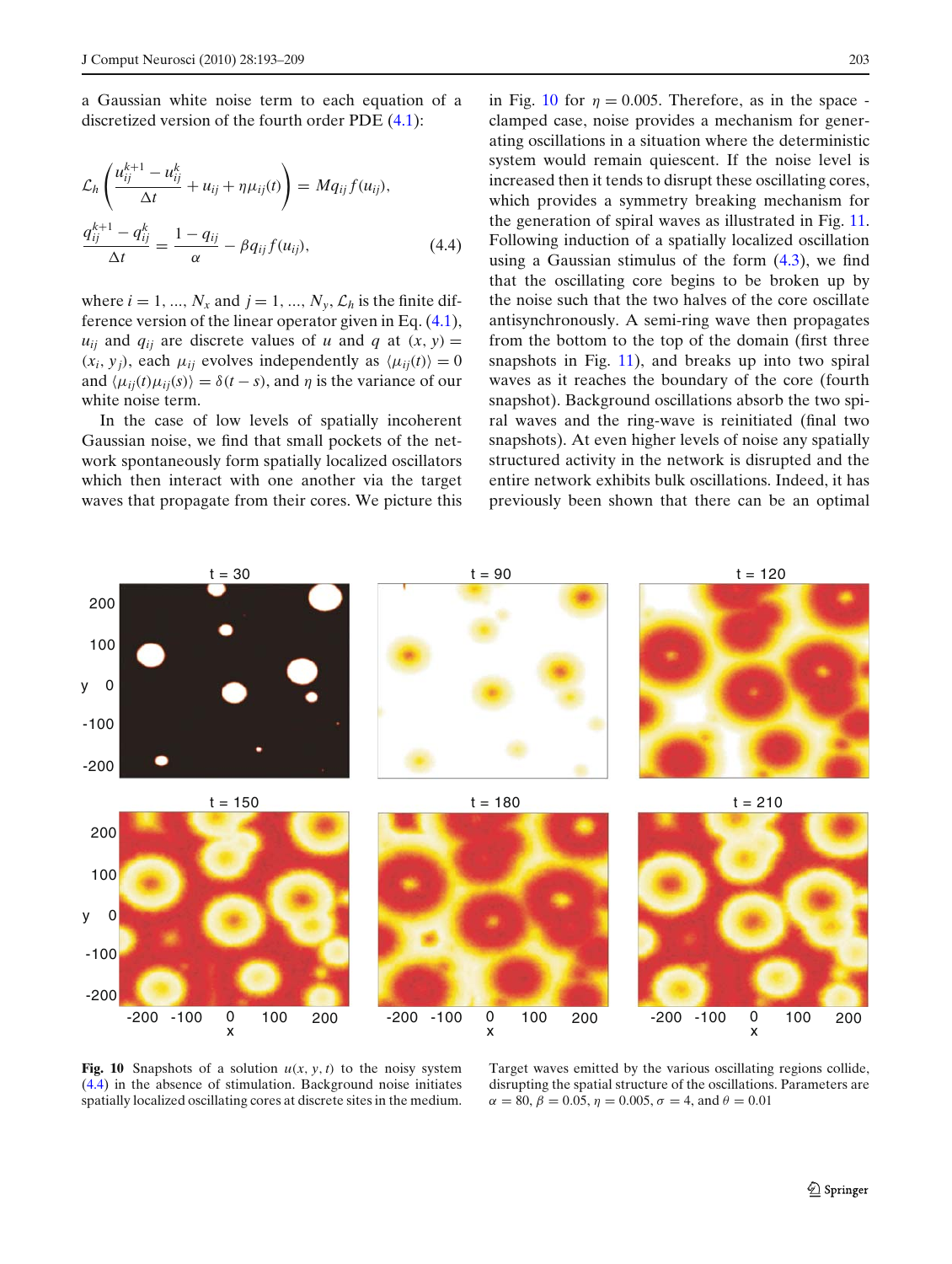<span id="page-11-0"></span>

**Fig. 11** Snapshots of a solution  $u(x, y, t)$  to the noisy system [\(4.4\)](#page-10-0), following a stimulus specified by Eq. [\(4.3\)](#page-7-0) at  $t = 90$ , where  $\chi = 1$ and  $\zeta = 60$ . As activity develops, the background noise starts to break the symmetry of an oscillating central core. Rather than a contiguous oscillation, two halves of the core oscillate antisynchronously. A semi-ring wave propagates from the bottom

to the top of the medium, and breaks into two spiral waves as it collides with the boundary of the core. This exemplifies noise induced spiral waves, which are sustained for relatively long time intervals. Parameters are  $\alpha = 80$ ,  $\beta = 0.05$ ,  $\eta = 0.01$ ,  $\sigma = 4$ , and  $\theta = 0.01$ 

level of noise for the generation of spiral waves in excitable media (Jung and Mayer-Kres[s](#page-15-0) [1995](#page-15-0)). Note that an alternative mechanism to noise for generating spiral waves is to introduce random network inhomogeneities (quenched disorder), as shown in the case of a twodimensional integrate-and-fire network (Milton et al[.](#page-16-0) [1993](#page-16-0)).

## **5 High-gain limit**

In order to analyze the existence and stability of spatially structured solutions in neuronal networks, the high-gain limit of a sigmoid-like firing rate function is often considered, whereby *f* reduces to the Heaviside function  $(2.3)$  with a discontinuity at the threshold  $u =$  $\theta$  $\theta$  $\theta$  (Amar[i](#page-15-0) [1977;](#page-15-0) Pinto and Ermentrout [2001a](#page-16-0)). Although an excitatory neuronal network with synaptic depression as given by Eq. [\(2.1\)](#page-2-0) no longer supports oscillatory solutions in the high-gain limit, stationary pulses (bumps) and target wave solutions can be found. However, the presence of a Heaviside function in the dynamics of the synaptic depression variable means that the resulting dynamical system is piecewise smooth, which considerably complicates the analysis of the stability of waves and bumps. In this section, we carry out a phase-plane analysis of the space-clamped system, show that stable target wave solutions exist, and derive equations for the existence of stationary bumps. The issue of stability will be addressed elsewhere (see also Kilpatrick and Bresslof[f](#page-15-0) [2009\)](#page-15-0).

### 5.1 Phase-plane analysis

The space-clamped system with a Heaviside firing rate function takes the form

$$
\dot{u}(t) = -u(t) + q(t)H(u(t) - \theta), \n\alpha \dot{q}(t) = 1 - q(t) - \alpha \beta q(t)H(u(t) - \theta).
$$
\n(5.1)

In order to calculate equilibria of  $(5.1)$ , we consider the possible solutions on the two domains of the step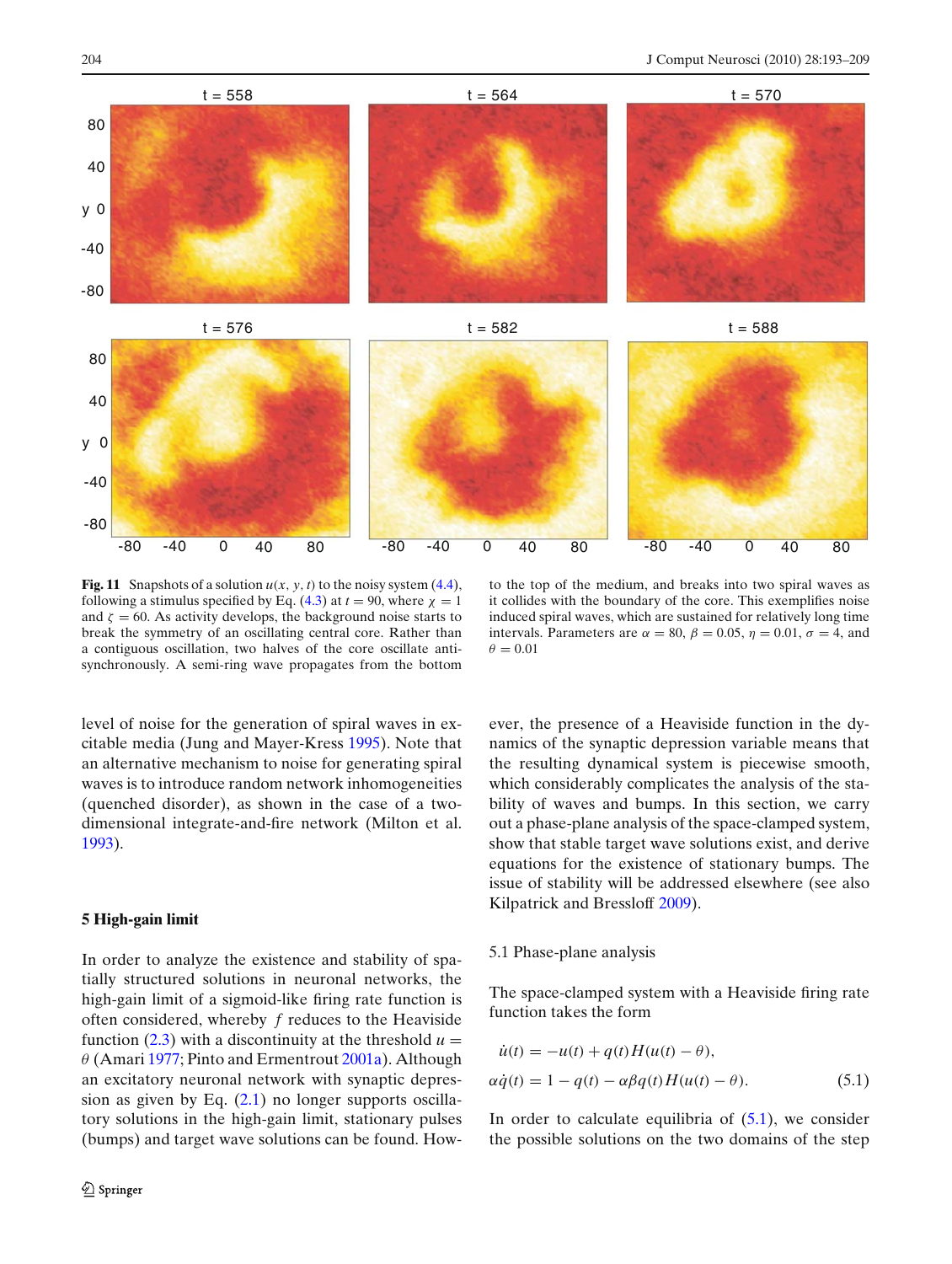function  $H(u - \theta)$ . We find that there is always a low activity or Down state on the lower domain  $(u < \theta)$ for  $\theta > 0$  such that  $(u, q) = (0, 1)$ . The stability of this Down state is determined by the eigenvalues of the Jacobian

$$
\mathcal{J}(0,1) = \begin{pmatrix} -1 & 0\\ 0 & -1/\alpha \end{pmatrix} \tag{5.2}
$$

and is therefore stable for all realistic parameters. As stated in our analysis of the system with the piecewise linear firing rate function, this stable Down state indeed should exist for all systems possessing an *f* with a hard threshold.

In the upper domain  $(u > \theta)$ , an equilibrium is given by the system

$$
0 = -u + q,\tag{5.3}
$$

$$
0 = (1 - q)/\alpha - \beta q,\tag{5.4}
$$

implying a fixed point  $(u,q) = (1/(1 + \alpha\beta), 1/(1 + \alpha\beta))$ will exist, provided  $\theta < 1/(1 + \alpha \beta)$ . Its stability is determined by the eigenvalues of the Jacobian

$$
\mathcal{J}(u,q,a) = \begin{pmatrix} -1 & 1 \\ 0 & -(1/\alpha + \beta) \end{pmatrix},\tag{5.5}
$$

which guarantees that such an Up state is always stable. Therefore, as stated, we have a bistable system as long as  $\theta$  < 1/(1 +  $\alpha\beta$ ), as pictured in Fig. 12. Additive noise could then be a mechanism for switching the system between its Up and Down states. However, if  $\theta$  >  $1/(1 + \alpha \beta)$ , only the Down state exists, which physically means that in this case synaptic depression curtails recurrent excitation to the point that no sustained activity is possible. In the special case  $\theta = 1/(1 + \alpha \beta)$ , an



Fig. 12 Phase plane plot of the space-clamped system  $(5.1)$  fin the case  $\theta$  < 1/(1 +  $\alpha\beta$ ) for which there exist two stable fixed points. Parameters are  $\alpha = 50$ ,  $\beta = 0.05$ , and  $\theta = 0.1$ 

equilibrium exists at  $u = q = \theta$ , provided that we take  $H(0) = 1$ . However, the piecewise smooth nature of the dynamics needs to be taken into account in order to determine the stability of the fixed point. That is, the fixed point is stable with respect to perturbations  $\delta u > 0$ but unstable with respect to perturbations  $\delta u < 0$ . Thus stability cannot be established simply by linearizing about the fixed point. While this special case is nongeneric in the space-clamped system, it foreshadows potential problems in the study of the stability of spatially structured solutions of the full system  $(2.1)$ . This is due to the fact that one has to consider perturbations at threshold crossing points *x* where  $u(x, t) = \theta$ . We will discuss this issue further, following a study of spatially structured solutions.

## 5.2 Target waves

As shown by numerical simulations in the case of a piecewise linear firing rate, spatially structured oscillations can generate expanding target waves via propagating phase shifts in an oscillatory medium. Here, we show that in the high-gain limit, target waves arise in the context of an excitable medium. We studied the existence of traveling pulses in a one-dimensional excitatory network with synaptic depression in a previous study (Kilpatrick and Bresslof[f](#page-15-0) [2009\)](#page-15-0). Traveling pulses of this type represent a homoclinic orbit in the projected space of the traveling wave coordinate, rather than phase shifts of an existing limit cycle, as in an oscillatory medium. Implications of these two different dynamical systems scenarios may be useful in determining the mechanism that generates traveling waves in experiment. For example, in studies of disinhibited cortical slice, localized stimuli may lead to either traveling plane waves, which are transient, or spiral waves, which are persistent (Huang et al[.](#page-15-0) [2004\)](#page-15-0).

We find that by simulating the two-dimensional spatially extended system with the Heaviside step firing rate function, a localized stimulus can lead to outwardly propagating target waves. In Fig. [13,](#page-13-0) we show snapshots of such a simulation where the initial condition is taken to be a Gaussian stimulus of the synaptic drive, as specified by Eq.  $(4.3)$ . In the case of a piecewise linear firing rate function, radially symmetric stimuli lead to an oscillating core that recurrently generated target waves. Here, a single radially symmetric target wave is generated, after which, the system returns to a quiescent state. The structure of the solution reflects the underlying symmetries of the weight function [\(2.5\)](#page-3-0) and the stimulus. Numerical simulations suggest that these target waves are stable.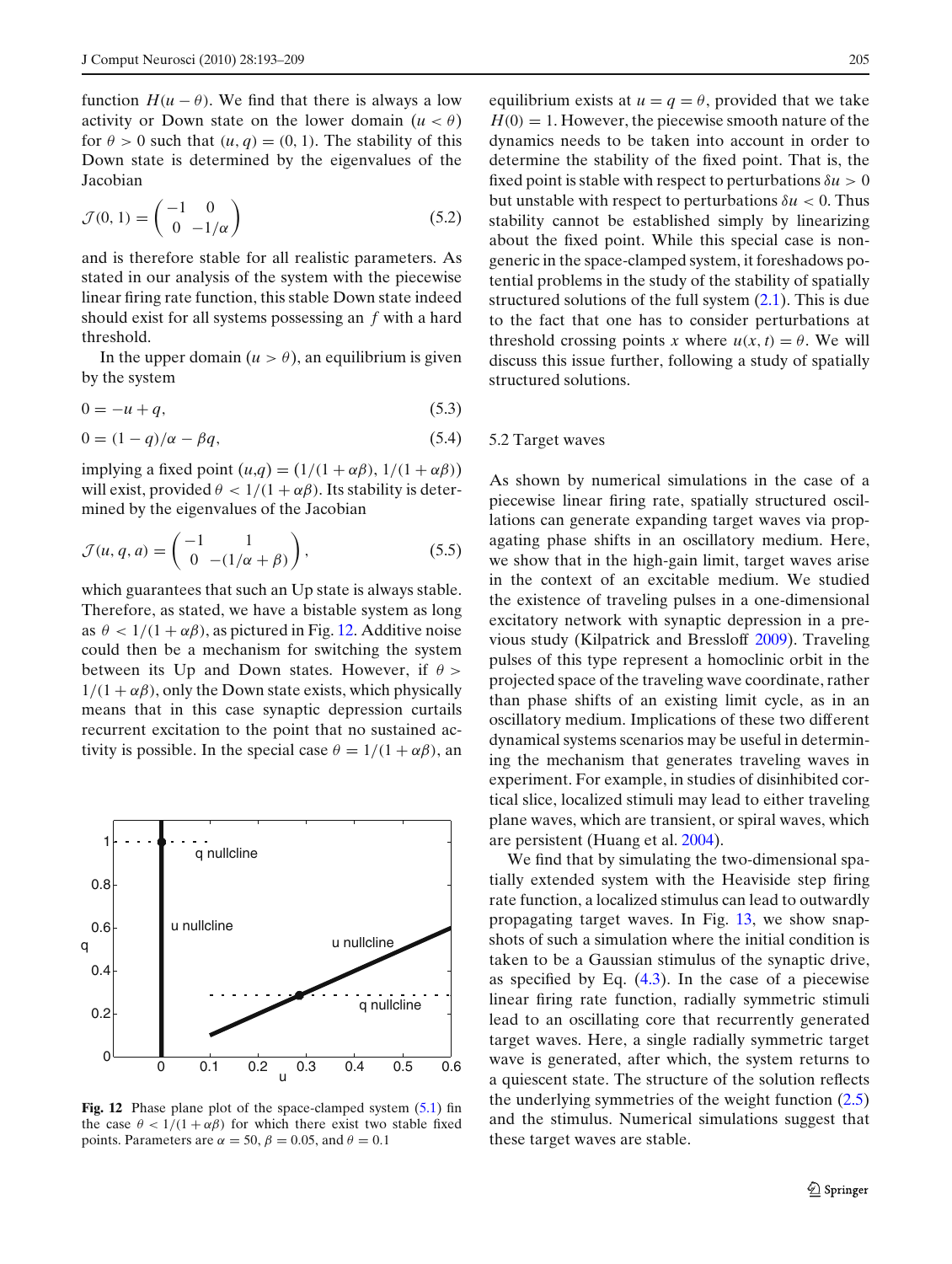<span id="page-13-0"></span>



 $t=20$ 



**Fig. 13** Snapshots of a solution  $u(x, y, t)$  to the fourth order PDE [\(4.1\)](#page-7-0) showing a single outward propagating target wave, following a stimulus specified by Eq.  $(4.3)$  at  $t = 0$ , where  $\chi = 1$ 

 $t=12$ 

and  $\zeta = 25$ . The firing rate function is taken to be a Heaviside function,  $f(u) = H(u - \theta)$ . Parameters are  $\alpha = 50$ ,  $\beta = 0.4$ , and  $\theta = 0.1$ 

## 5.3 Standing bumps

Finally, we extend our previous analysis of bumps in a one-dimensional network (Kilpatrick and Bresslof[f](#page-15-0) [2009](#page-15-0)) in order to derive conditions for the existence of standing bumps in the two-dimensional network [\(2.1\)](#page-2-0) with a Heaviside firing rate function. We can assume radially symmetric bumps since the corresponding weight distribution [\(2.5\)](#page-3-0) is itself radially symmetric. Consider a radially symmetric stationary bump solution of Eq. [\(2.1\)](#page-2-0) such that  $u(\mathbf{r}, t) = U(r), q(\mathbf{r}, t) = Q(r)$  and  $U(r)$  crosses the threshold  $\theta$  at the unique radius  $r = a$ . The solution is taken to be superthreshold within the domain *r* < *a* and subthreshold otherwise, and *a* is identified as the radial width of the bump. Given reasonable boundary conditions, we thus have

$$
U(r) \geqslant \theta, \qquad \text{for } r \leqslant a,
$$
\n
$$
(5.6)
$$

 $\{U(r), Q(r)\}\to \{0, 1\}, \qquad \text{as } r \to \infty.$  (5.7)

Substituting such a solution into Eq.  $(2.1)$  gives

$$
U(r) = \int_{\mathcal{U}} Q(r')w(|\mathbf{r} - \mathbf{r'}|)d\mathbf{r'},
$$
\n(5.8)

$$
Q(r) = (1 + \alpha \beta \Theta(a - r))^{-1},
$$
\n(5.9)

where  $U = {r = (r, \theta) : r \le a}$  is the domain on which the bump is superthreshold and

$$
\Theta(r) = \begin{cases} 1, r \ge 0, \\ 0, r < 0. \end{cases} \tag{5.10}
$$

If we express  $(5.9)$  as

$$
Q(r) = \begin{cases} \frac{1}{1 + \alpha \beta}, & r \le a, \\ 1, & r > a, \end{cases}
$$
 (5.11)

then we can substitute  $(5.11)$  back into  $(5.8)$  to yield

$$
(1 + \alpha \beta)U(r) = \Pi(a, r),\tag{5.12}
$$

where

$$
\Pi(a, r) = \int_0^{2\pi} \int_0^a w\left(|\mathbf{r} - \mathbf{r}'|\right) r' d\mathbf{r}' d\theta'.\tag{5.13}
$$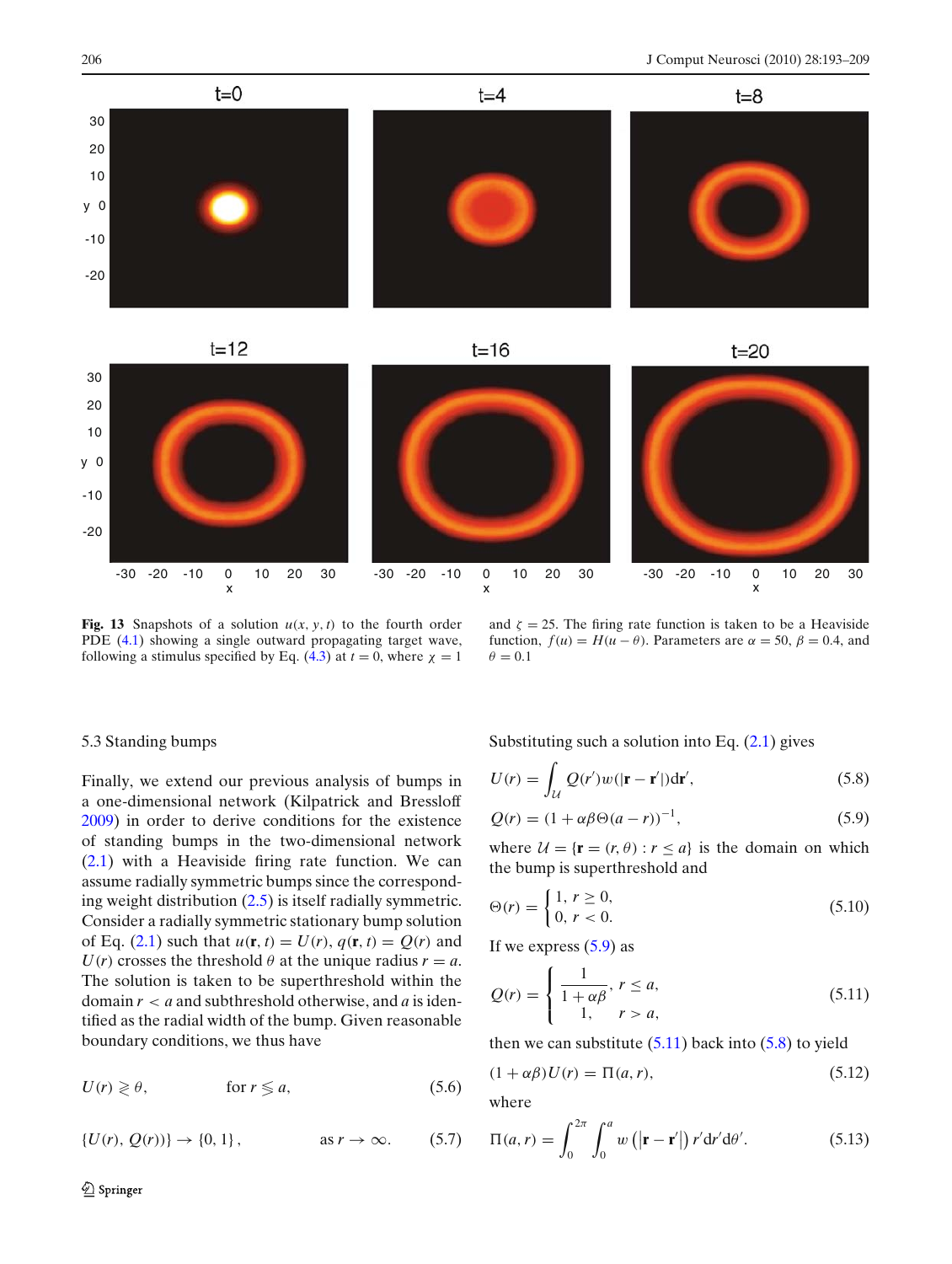We can calculate the double integral in  $(5.13)$  using Fourier transform and Bessel function identities, as in a previous study (Folias and Bresslof[f](#page-15-0) [2004](#page-15-0)). Thus, we find that

$$
\Pi(a,r) = 2\pi a \int_0^\infty \hat{w}(\rho) J_0(r\rho) J_1(a\rho) d\rho, \qquad (5.14)
$$

where  $\hat{w}(\rho)$  is the two-dimensional Fourier transform of w, and  $J_{\nu}(z)$  is a Bessel function of the first kind.

To illustrate the parameter dependence of stationary bumps, we consider the concrete example of a weight function  $w$  given by the difference of modified Bessel functions [\(2.5\)](#page-3-0), which has the Fourier transform [\(4.2\)](#page-7-0). The integral  $(5.14)$  can then be evaluated explicitly by substituting  $(4.2)$  into  $(5.14)$ , setting  $r = a$ , and using the identity

$$
a\int_0^{\infty} \frac{1}{\rho^2 + s^2} J_0(a\rho) J_1(a\rho) d\rho = \frac{a}{s} I_1(sa) K_0(sa),
$$

where  $I_{\nu}$  is the modified Bessel function of the first kind. Thus, the condition for existence of a stationary bump of radius *a* is given by

$$
(1 + \alpha \beta)\theta = \Pi(a),\tag{5.15}
$$

with

$$
\Pi(a) \equiv \Pi(a, a)
$$
  
=  $\frac{4}{3} \left( aI_1(a)K_0(a) - \frac{a}{2}I_1(2a)K_0(2a) \right)$ . (5.16)

Relations between bump radius *a* and depression strength  $\beta$  are shown in Fig. 14. Numerical simulations suggest all such bumps are unstable, so that some form of lateral inhibition is required in order to stabilize the bumps. Alternatively bumps could be stabilized by global divisive inhibition (Wu et al[.](#page-16-0) [2008](#page-16-0); Fung et al[.](#page-15-0) [2008](#page-15-0))

While bump existence calculations are straightforward in the case of a Heaviside firing rate function, bump stability calculations are not, due to the piecewise smooth nature of the depression dynamics. Following previous studies of bump stability (Pinto and Ermentrou[t](#page-16-0) [2001b](#page-16-0); Folias and Bresslof[f](#page-15-0) [2004;](#page-15-0) Owen et al[.](#page-16-0) [2007](#page-16-0)), one could formally linearize the neural field equations. However, as we have recently shown in the case of one-dimensional bumps (Kilpatrick and Bresslof[f](#page-15-0) [2009\)](#page-15-0), considerable care has to be taken in evaluating terms arising from perturbations of the bump boundary. It turns out one needs to keep track of the *sign* of such perturbations, analogous to what happens when  $\theta = 1/(1 + \alpha \beta)$  in the space-clamped system. The details of this analysis will be presented elsewhere.



**Fig. 14** Bump radius *a* as a function of depression strength  $\beta$  for different values of threshold  $\theta$ , while  $\alpha = 80$ 

### **6 Discussion**

In this paper, we analyzed the spatiotemporal dynamics of a two-dimensional excitatory neuronal network with synaptic depression. We showed that there is an extensive parameter range over which spatially structured oscillations are supported. With the inclusion of noise in the model this range is widened even further. We found that application of a localized current input as an initial condition to the network leads to a localized region of synchronous activity repeatedly emitting target waves. This type of activity has been linked to epileptic seizures (Buszak[i](#page-15-0) [2006](#page-15-0); Milton and Jun[g](#page-16-0) [2003\)](#page-16-0), memory (Klimesc[h](#page-15-0) [1999\)](#page-15-0), and sensory input (Lakatos et al[.](#page-15-0) [2007;](#page-15-0) Lam et al[.](#page-15-0) [2000;](#page-15-0) Roelfsema et al[.](#page-16-0) [1997;](#page-16-0) Singer and Gra[y](#page-16-0) [1995](#page-16-0)). Additionally, breaking the symmetry of target wave emitting solutions either using external stimulation or noise generated spiral waves. Disinhibited mammalian cortical slices also support spiral waves, and it has been postulated that such activity allows periodic activity to be organized in spatially extended populations of neurons (Huang et al[.](#page-15-0) [2004;](#page-15-0) Schiff et al[.](#page-16-0) [2007](#page-16-0)). Finally, we showed that in the high-gain limit, the network acts like an excitable rather than oscillatory neural medium in which solitary target waves can propagate but stationary bumps are unstable.

Although the effects of short-term depression with and without noise have been studied in a variety of contexts (Abbott et al[.](#page-15-0) [1997;](#page-15-0) Tsodyks et al[.](#page-16-0) [1998;](#page-16-0) Matveev and Wan[g](#page-16-0) [2000](#page-16-0); Tabak et al[.](#page-16-0) [2000;](#page-16-0) Bart et al[.](#page-15-0) [2005](#page-15-0); Holcman and Tsodyk[s](#page-15-0) [2006\)](#page-15-0), its role in spatially structured networks has not previously been considered. Just as synaptic depression provides a negative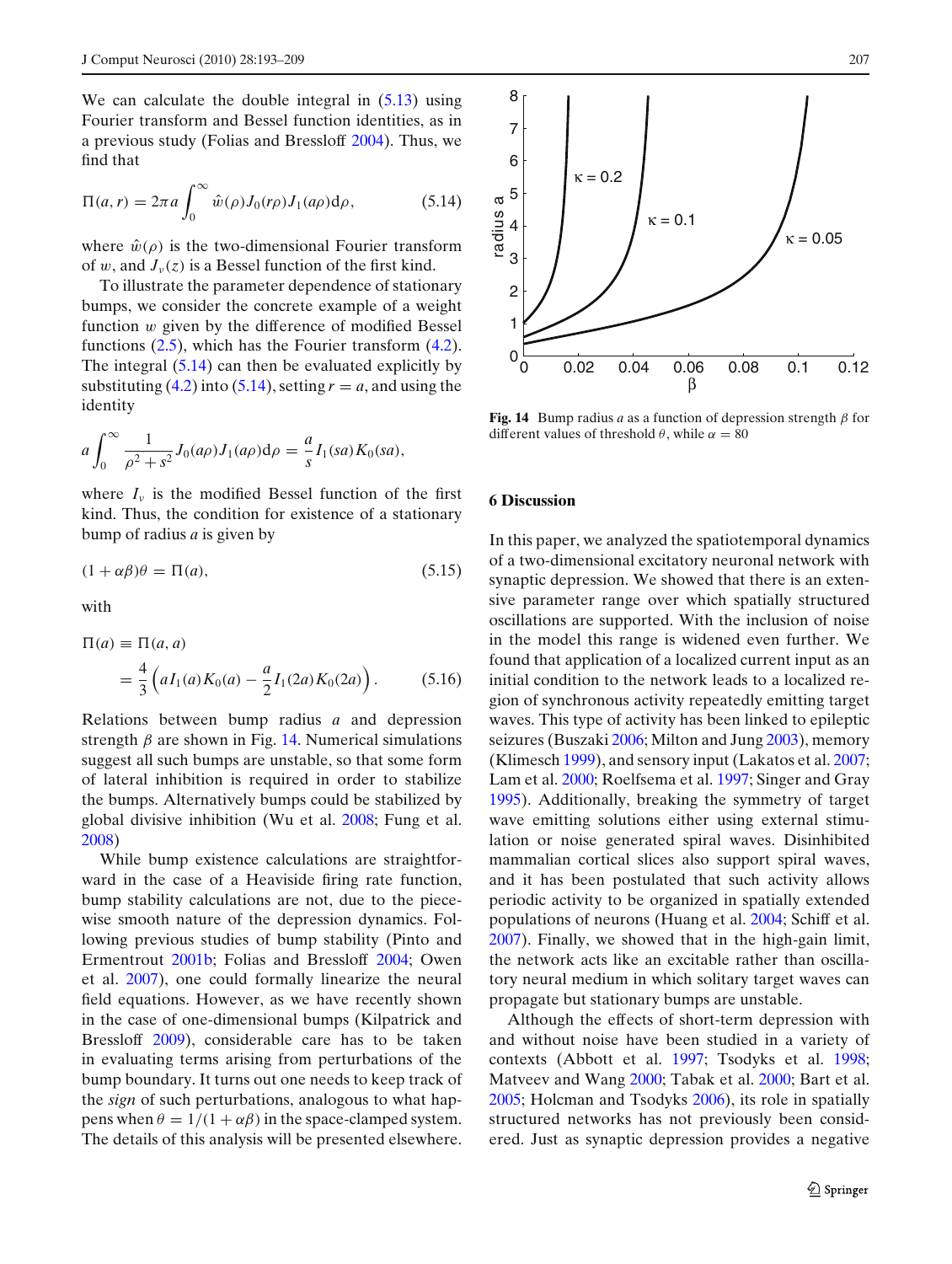<span id="page-15-0"></span>feedback mechanism for generating moderately fast wave (1–10 Hz) oscillations, it is possible that synaptic facilitation of excitatory to inhibitory synapses plays a role in producing slow wave oscillations (0.1–1 Hz), as recently suggested by a modeling study of a spaceclamped network (Melamed et al[.](#page-16-0) [2008](#page-16-0)). We hope to pursue this in a future study.

**Acknowledgements** This publication was based on work supported in part by the National Science Foundation (DMS-0813677) and by Award No KUK-C1-013-4 made by King Abdullah University of Science and Technology (KAUST). PCB was also partially supported by the Royal Society-Wolfson Foundation. We would like to thank Carlo Laing for helpful conversations regarding numerical simulations. We also thank Bard Ermentrout for highlighting issues regarding bump stability calculations in the high-gain limit.

## **References**

- Abbott, L. F., Varela, J. A., Sen, K., & Nelson, S. B. (1997). Synaptic depression and cortical gain control. *Science, 275*, 220–224.
- Amari, S. (1977). Dynamics of pattern formation in lateralinhibition type neural fields. *Biological Cybernetics, 27*, 77–87.
- Bao, S., Chang, E. F., Davis, J. D., Gobeske, K. T., & Merzenich, M. M. (2003). Progressive degradation and subsequent refinement of acoustic representations in the adult auditory cortex. *Journal of Neuroscience, 23*, 10765–10775.
- Bart, E., Bao, S., & Holcman, D. (2005). Modeling the spontaneous activity of the auditory cortex. *Journal of Computational Neuroscience, 19*, 357–378.
- Benda, J., & Herz, A. V. M. (2003). A universal model for spikefrequency adaptation. *Neural Computation, 15*, 2523–2564.
- Benucci, A., Frazor, R. A., & Carandini, M. (2007). Standing waves and traveling waves distinguish two circuits in visual cortex. *Neuron, 55*, 103–117.
- Buszaki, G. (2006). *Rhythms of the brain*. Oxford: Oxford University Press.
- Buszaki, G., & Draguhn, A. (2004). Neuronal oscillation in cortical networks. *Science, 304*, 1926–1929.
- Chervin, R. D., Pierce, P. A., & Connors, B. W. (1988). Periodicity and directionality in the propagation of epileptiform discharges across neocortex. *Journal of Neurophysiology, 60*, 1695–1713.
- Delaney, K., Gelperin, A., Fee, M., Flores, J., Gervais, R., & Tank, D. (1994). Waves and stimulus-modulated dynamics in an oscillating olfactory network. *Proceedings of the National Academy of Sciences of the United States of America, 91*, 669–73.
- Dudek, F. E., & Spitz, M. (1997). Hypothetical mechanisms for the cellular and neurophysiological basis of secondary epileptogenesis: Proposed role for synaptic reorganization. *Journal of Clinical Neurophysiology, 14*, 90–101.
- Ermentrout, G. B. (1998). Linearization of f-I curves by adaptation. *Neural Computation, 10*, 1721–1729.
- Ermentrout, G. B., & Kleinfeld, D. (2001). Traveling electrical waves in cortex: Insights from phase dynamics and speculation on a computational role. *Neuron, 29*, 33–44.
- Folias, S. E., & Bressloff, P. C. (2004). Breathing pulses in an excitatory neural network. *SIAM Journal on Applied Dynamical Systems, 3*, 378–407.
- Folias, S. E., & Bressloff, P. C. (2005a). Breathers in twodimensional neural media. *Physical Review Letters, 95*, 208107.
- Folias, S. E., & Bressloff, P. C. (2005b). Stimulus-locked traveling waves and breathers in an excitatory neural network. *SIAM journal on Applied Mathematics, 65*, 2067–2092.
- Fung, C. C. A., Wong, K. Y. M., & Wu, S. (2008). Dynamics of neural networks with continuous attractors. *EPL, 84*, 18002.
- Guo, Y., & Chow, C. C. (2005a). Existence and stability of standing pulses in neural networks: I. Existence. *SIAM Journal on Applied Dynamical Systems, 4*, 217–248.
- Guo, Y., & Chow, C. C. (2005b). Existence and stability of standing pulses in neural networks: II. Stability. *SIAM Journal on Applied Dynamical Systems, 4*, 249–281.
- Han, F., Caporale, N., & Dan, Y. (2008). Reverberation of recent visual experience in spontaneous cortical waves. *Neuron, 60*, 321–327.
- Hansel, D., & Sompolinsky, H. (2001). Methods in neuronal modeling. In *Modeling feature selectivity in local cortical circuits* (2nd Ed., ch. 13, pp. 499–568). Cambridge: MIT.
- Holcman, D., & Tsodyks, M. (2006). The emergence of Up and Down states in cortical networks. *PLoS Computational Biology, 2*, 174–181.
- Huang, X., Troy, W. C., Yang, Q., Ma, H., Laing, C. R., Schiff, S. J., et al. (2004). Spiral waves in disinhibited mammalian neocortex. *Journal of Neuroscience, 24*, 9897–9902.
- Hutt, A., Longtin, A., & Schimansky-Geier, L. (2008). Additive noise-induces Turing transitions in spatial systems with application to neural fields and the Swift-Hohenberg equation. *Physica D, 237*, 755–773.
- Jung, P., & Mayer-Kress, G. (1995). Spatiotemporal stochastic resonance in excitable media. *Physical Review Letters, 74*, 2130–2133.
- Kilpatrick, Z. P., & Bressloff, P. C. (2009). Effects of adaptation and synaptic depression on spatiotemporal dynamics of an excitatory neuronal network. *Physica D*. doi[:10.1016/j.physd.2009.06.003.](http://dx.doi.org/10.1016/j.physd.2009.06.003)
- Klimesch, W. (1999). EEG alpha and theta oscillations reflect cognitive and memory performance: A review and analysis. *Brain Research Reviews, 29*, 169–195.
- Laing, C. R. (2005). Spiral waves in nonlocal equations. *SIAM Journal on Applied Dynamical Systems, 4*, 588–606.
- Laing, C. R., Frewen, T. A., & Kevrekidis, I. G. (2007). Coarsegrained dynamics of an activity bump in a neural field model. *Nonlinearity, 20*, 2127–2146.
- Laing, C. R., & Troy, W. C. (2003). PDE methods for nonlocal models. *SIAM Journal on Applied Dynamical Systems, 2*, 487–516.
- Lakatos, P., Chen, C. M., O'Connell, M. N., Mills, A., & Schroeder, C. E. (2007). Neuronal oscillations and multisensory interaction in primary auditory cortex. *Neuron, 53*, 279–292.
- Lam, Y. W., Cohen, L. B., Wachowiak, M., & Zochowski, M. R. (2000). Odors elicit three different oscillations in the turtle olfactory bulb. *Journal of Neuroscience, 20*, 749–62.
- Lee, U., Kim, S., & Jung, K. Y. (2006). Classification of epilepsy types through global network analysis of scalp electroencephalograms. *Physical Review E, 73*, 041920.
- Linder, B., Garcia-Ojalvo, J., Neiman, A., & Schimansky-Geier, L. (2004). Effects of noise in excitable systems. *Physics Reports, 393*, 321–424.